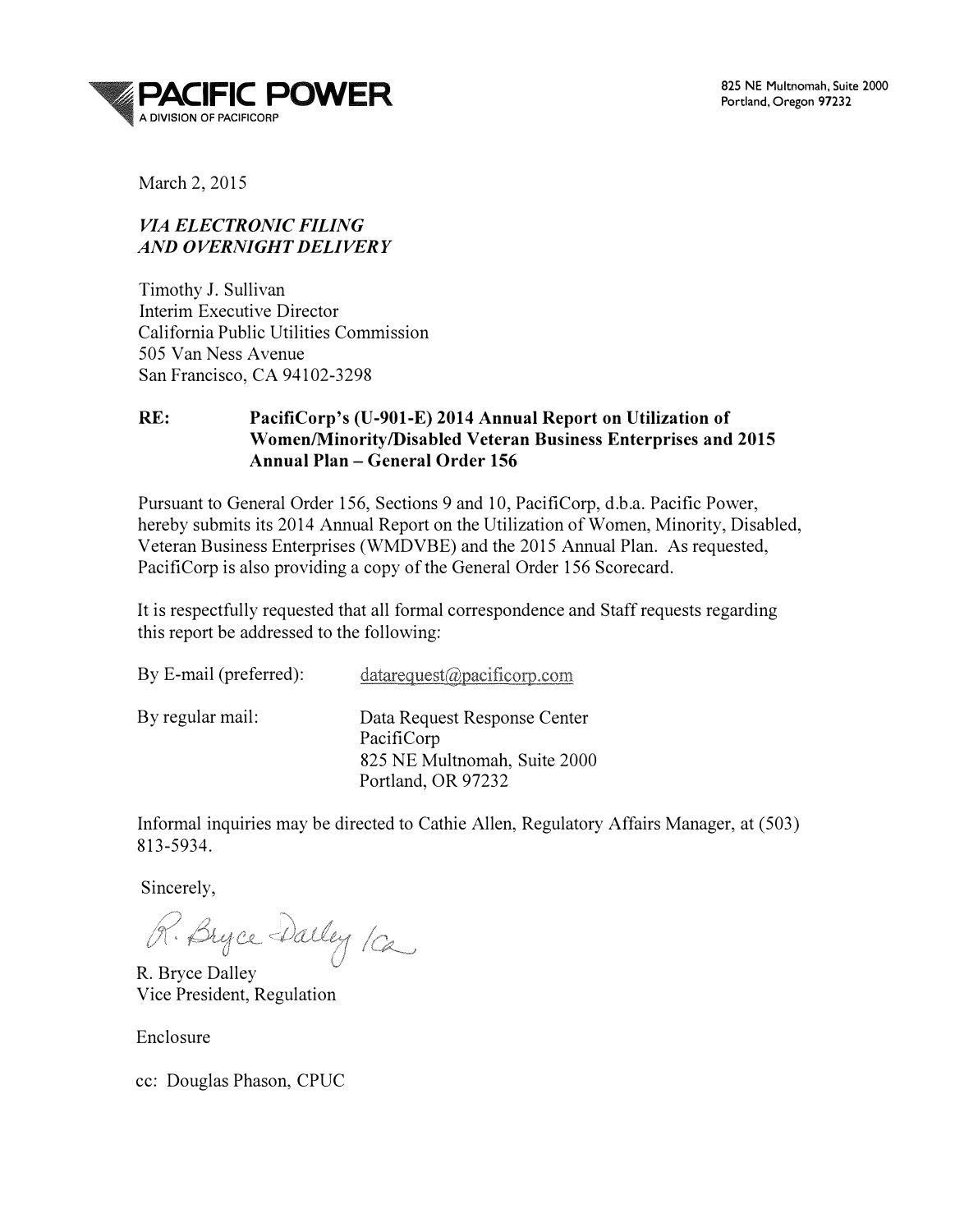

2014 Annual Report - 2015 Annual Plan



Let's turn the answers on.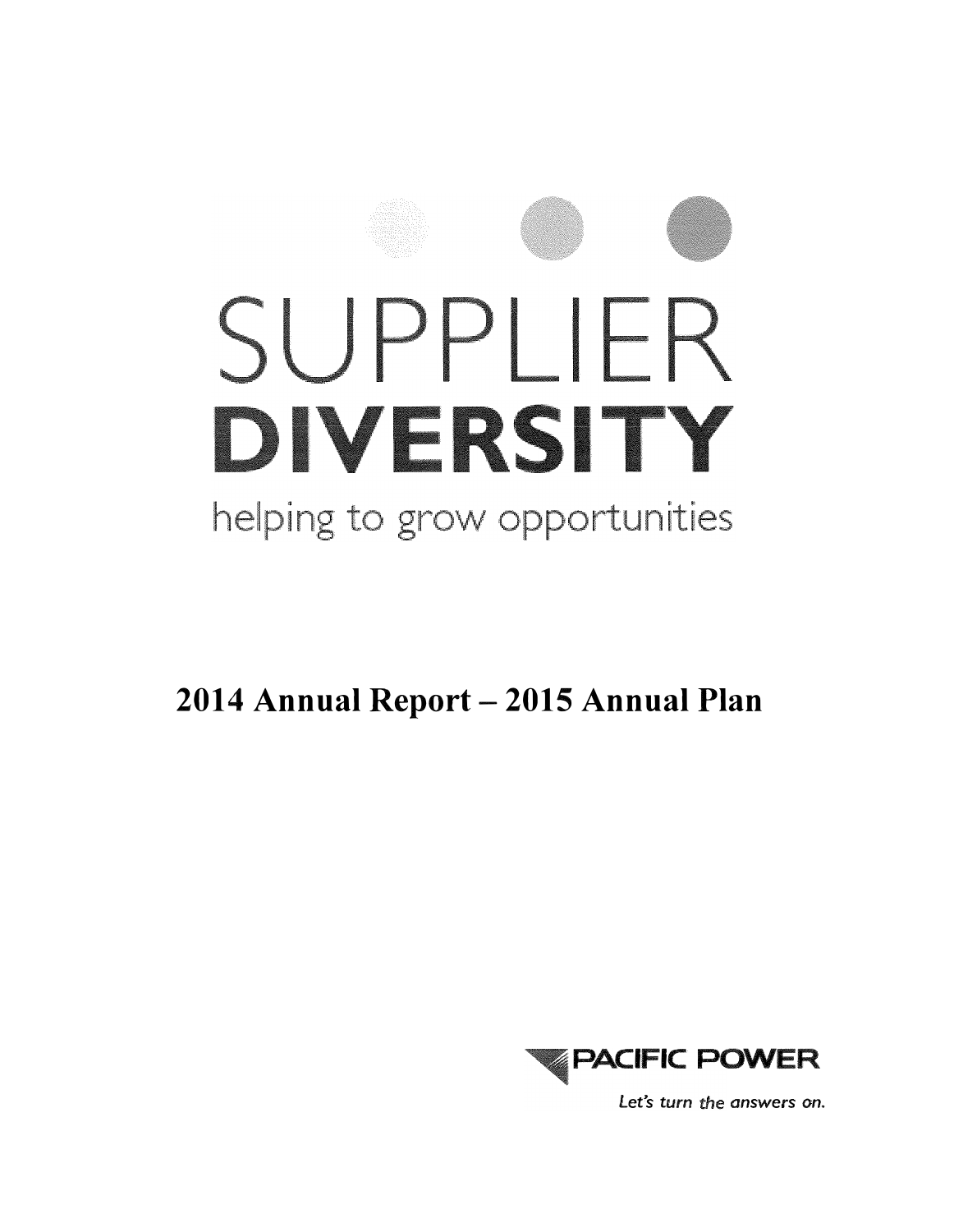#### EXECUTIVE SUMMARY

In accordance with the provisions of General Order (GO) 156, PacifiCorp, d/b/a Pacific Power (PacifiCorp or Company) respectfully submits its 2014 Annual Report and 2015 Annual Plan for the Utility Supplier Diversity Program. The Annual Report covers the period of January 1, 2014, through December 31, 2014, and the Annual Plan covers January 1, 2015, through December 31, 2015.

This report provides information regarding the Company's Women, Minority and Disabled Veteran Business Enterprise (WMDVBE) procurement program and summarizes PacifiCorp's utilization of WMDVBE suppliers during 2014. The report generally follows the reporting format guidelines established in California Public Utilities Commission (Commission) Decision (D.) 95-12-045.

#### INTRODUCTION

PacifiCorp has a very limited scope of operations in the state of California. The Company's service territory in California includes the communities of Yreka, Mt. Shasta, Crescent City and Alturas. PacifiCorp serves approximately 45,000 customers in California, with a population density of less than four customers per mile. These customers account for approximately 1.43 percent of total kilowatt hour sales in PacifiCorp's six states (California, Idaho, Oregon, Utah, Washington and Wyoming).

PacifiCorp made excellent progress in rolling out its re-energized supplier diversity programs in 2014. The Company program, led by an executive sponsor, was introduced to internal stakeholders and communicated to external suppliers, community organizations and government agencies. Internal stakeholder meetings were held to sensitize staff to the importance of diversity supplier goals and enlist their assistance with achieving the Company goals. A calendar of community events and opportunities to engage diversity suppliers was created and executed by the supplier diversity development team. Work with internal communications resulted in the development of a supplier diversity logo to be used on all external communications materials.

These efforts resulted in both an increase in dollars spent with diversity suppliers and an expansion of the competitive opportunities provided to these suppliers. The dollars spent with diversity suppliers increased 676% from 2013 to 2014. This increase was in a year when overall spend in California was reduced by 39%. Additionally, PacifiCorp more than doubled the number of diverse suppliers registered as pre-qualified vendors. There were 155 such vendors registered in 2013, and 342 by the end of 2014, a 220% increase. More than 57% are also registered with the California Supplier Clearinghouse (Clearinghouse).

PacifiCorp also significantly increased its supplier outreach efforts in 2014. This included networking opportunities with the Philippine American Chamber of Commerce (PACCO), the Oregon Native American Chamber (ONAC), the Hispanic Metropolitan Chamber, the Asian Pacific American Chamber of Commerce of Oregon & Southwest Washington (APACC), and Oregon Association of Minority Entrepreneurs.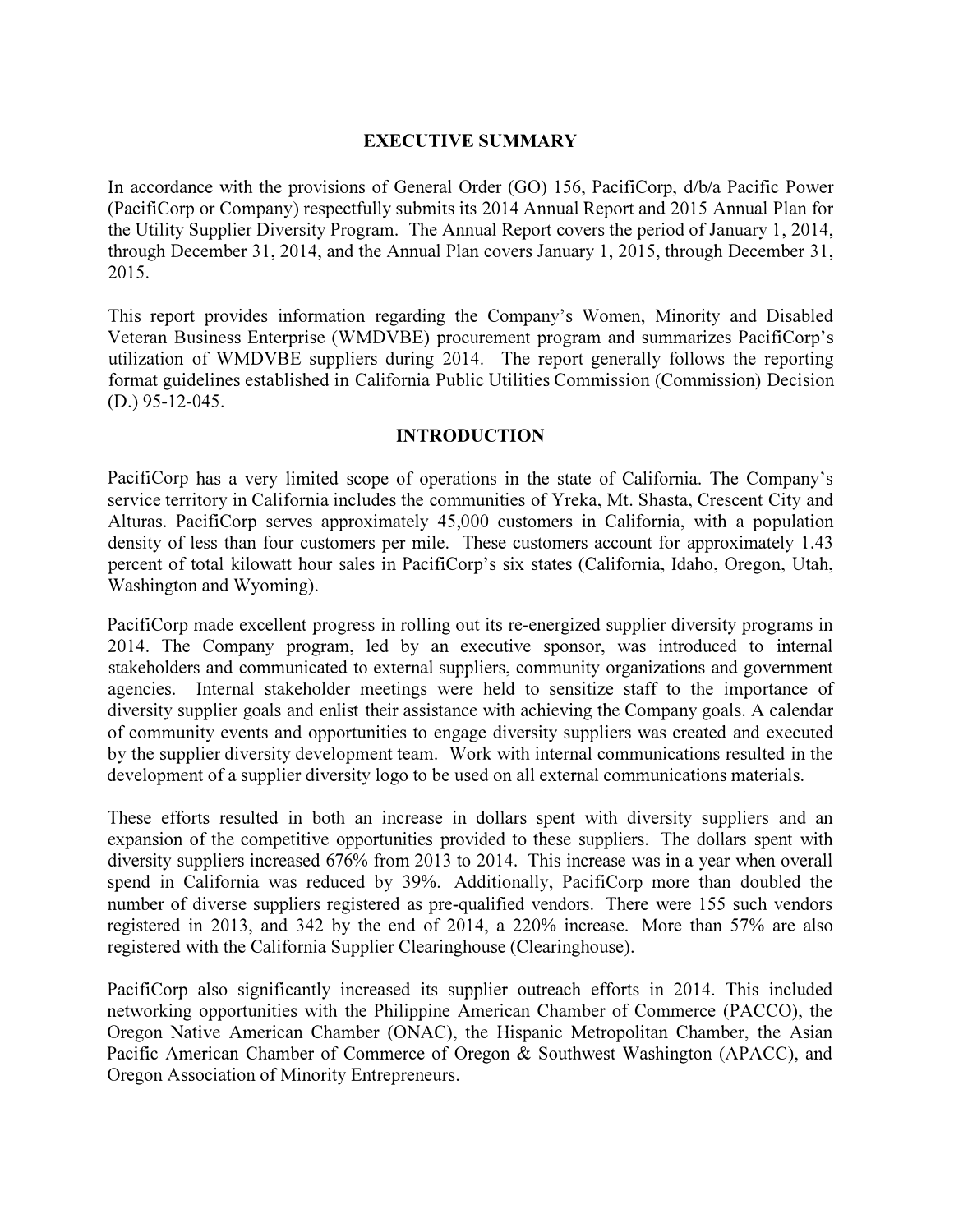The Company also conducted outreach in the communities it serves in California. Because PacifiCorp's service territory is limited to a rural area of California and only includes the communities of Yreka, Mt. Shasta, Crescent City and Alturas a focused supplier outreach program was conducted in Mount Shasta, California. This location was selected as the first supplier outreach event based on the availability of diverse suppliers in the area. The outreach event which was co-sponsored by Great Northern Services and Jefferson Economic Development Institute was held August 11, 2014. Twelve different suppliers attended the event. In addition, eight Pacific Power staff attended, representing procurement, community relations, facilities and local field operations. Of the twelve companies who attended six are certified as diversity suppliers.

2014 was also the year that PacifiCorp expanded supplier outreach to include tier 2 subcontractors. A template for tier 2 reporting was developed and a pilot supplier for reporting this data was identified. Modifications to the reporting template were made based on the pilot and several additional tier 1 suppliers were contacted to participate in 2015.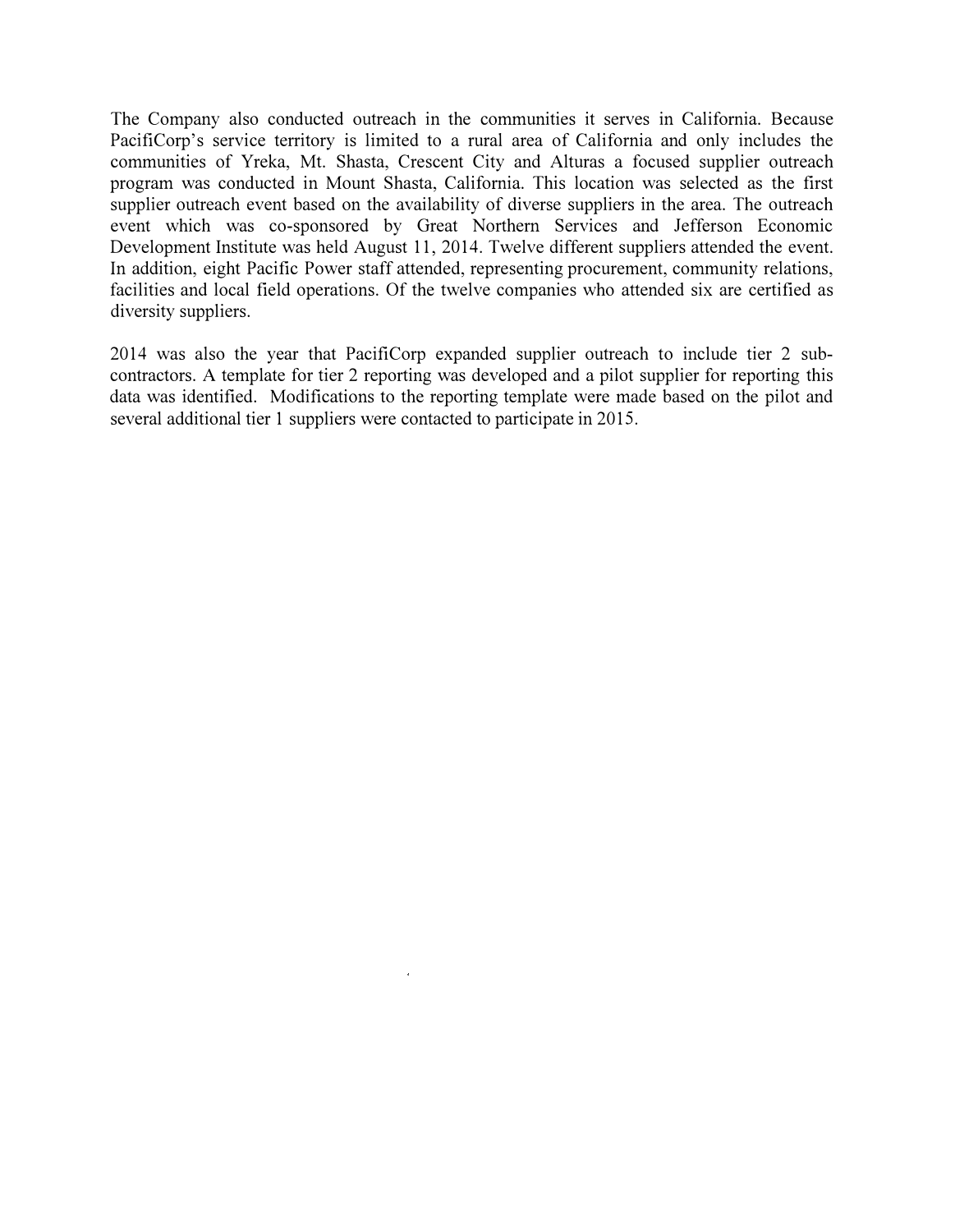### PACIFICORP GENERAL ORDER 156 2014 ANNUAL REPORT 2015 ANNUAL PLAN

#### TABLE OF CONTENTS

### ANNUAL REPORT

### PAGE

| 9.1.1<br>9.1.2 | Description of WMDVBE program activities<br>Summary of WMDVBE purchases and/or contracts<br>with breakdowns by ethnicity, product and service<br>categories | $1 - 3$<br>$4 - 6$ |
|----------------|-------------------------------------------------------------------------------------------------------------------------------------------------------------|--------------------|
| 9.1.3          | WMDVBE program expenses                                                                                                                                     | 7                  |
| 9.1.4          | Description of progress in meeting or exceeding set<br>goals                                                                                                | 8                  |
| 9.1.5          | Summary of prime contractor utilization of<br><b>WMDVBE</b> subcontractors                                                                                  | 9                  |
| 9.1.6          | A list of WMDVBE complaints                                                                                                                                 | 10                 |
| 9.1.7          | Summary of purchases and/or contracts in excluded<br>categories                                                                                             | 11                 |
| 9.1.8          | Description of efforts to recruit WMDVBE suppliers<br>in low utilization categories                                                                         | 12                 |
| 9.1.9          | Justification for the continued existence of any<br>excluded category                                                                                       | 13                 |

#### ANNUAL PLAN

#### PAGE

| 10.1.1 | Short-term, mid-term and long-term goals                                       | 14        |
|--------|--------------------------------------------------------------------------------|-----------|
| 10.1.2 | Description of WMDVBE planned program activities                               | 15        |
| 10.1.3 | Plans for recruiting WMDVBE suppliers in low<br>utilization areas              | 16        |
| 10.1.4 | Plans for recruiting WMDVBE suppliers in                                       | 17        |
|        | "excluded categories"                                                          |           |
| 10.1.5 | Plans for encouraging both prime contractors and<br>grantees to engage WMDVBEs | 18        |
| 10.1.6 | Plans for complying with WMDVBE program<br>guidelines                          | 19        |
|        | Attachment A Targeted Program Brochures                                        | $20 - 21$ |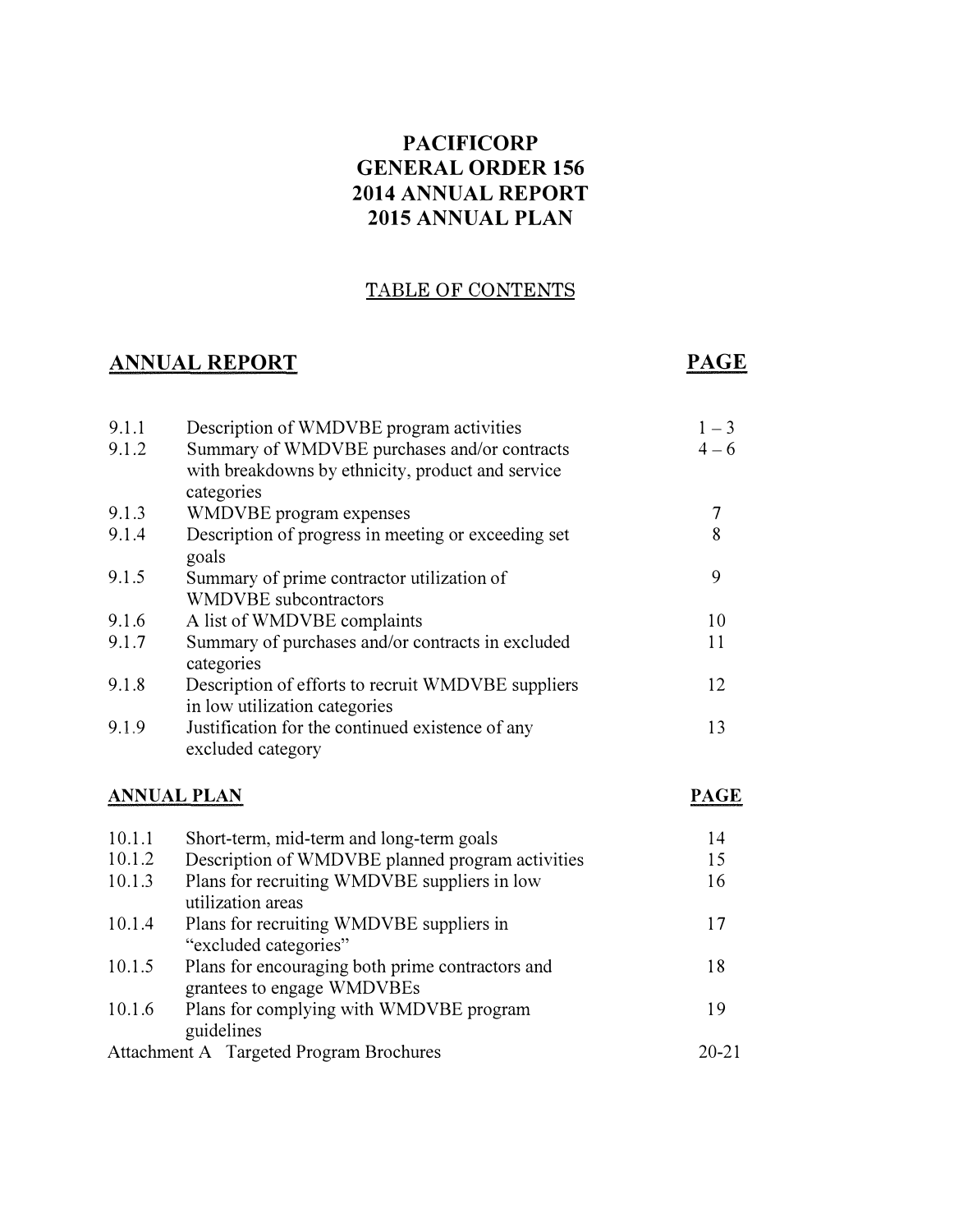### 2014 ANNUAL REPORT

#### 9.1.1 Description of WMDVBE Program Activities

#### INTERNAL PROGRAM ACTIVITIES:

PacifiCorp's sourcing model requires that purchase decisions be based on an objective evaluation of documented and pre-established criteria, which include a variety of factors determined by the sourcing team. The Company's objective is to obtain the maximum value:

- For each dollar it spends
- At the lowest "total cost of ownership"

Suppliers who meet the Company's safety, quality, risk management and value for money requirements are invited to the competitive bids and have the opportunity to win business through master contracts, project-specific contracts, local purchase orders and through tier 1 contractors. The Company requires formal competitive bids on purchases greater than \$50k but permits informal bids on purchases between \$3k and \$50k. Purchases below \$3k can be made by operations staff without the engagement of procurement. Purchases not subject to a formal bid make up 92% of the purchase order spend in California.

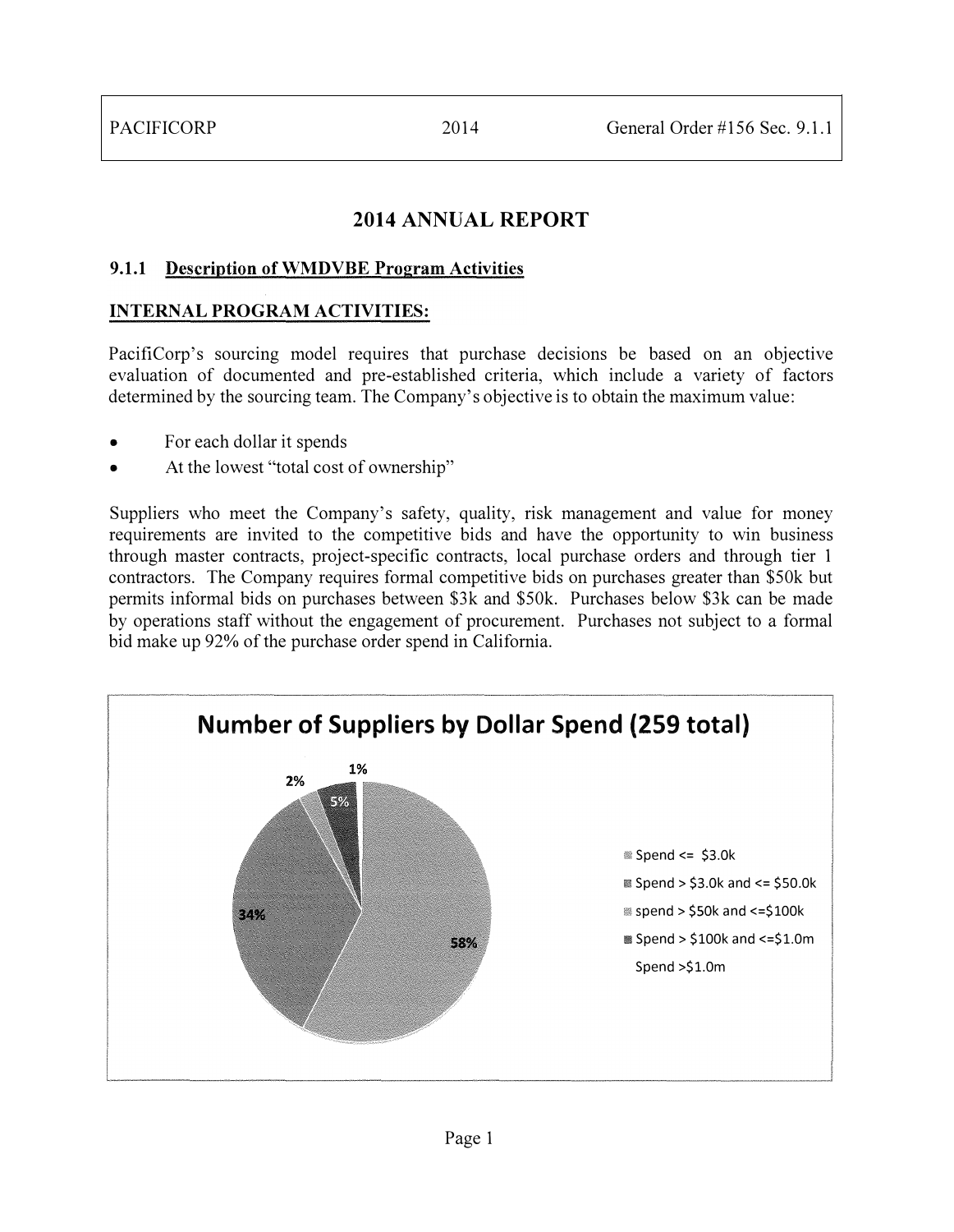#### PacifiCorp expanded its diversity supplier database.

To facilitate operations staff identification and use of diversity suppliers, the Company's internal vendor database was expanded and enhanced to make it easier to search for specific goods and services.

In 2014 WMDVBE certifications continued to be verified with all suppliers in PacifiCorp's enterprise resource planning system vendor database. This validation of certification resulted in 342 suppliers identified as WMDVBE. Suppliers were also encouraged to register with the Clearinghouse if they were interested in doing business in California. This diversity supplier database is published on PacifiCorp's intranet and available to procurement personnel and all field staff who are authorized to make local purchases.

#### Internal stakeholder education.

Throughout the year various internal groups were trained on the importance of the supplier diversity program and how to identify and use diversity suppliers. These trainings included Pacific Power executive staff, customer service staff, regional area managers, hydroelectric generation projects managers, administrative and facilities staff and transmission and distribution operation managers. Several articles were published in the Company's internal communications newsletters: Wired In and NewsLink.

In addition to training on direct purchases, key internal stakeholders were also trained on the opportunities with tier 1 and tier 2 suppliers. A one page summary document was created for operational staff encouraging line crew services contractors to consider using diversity subcontractors (tier 2). Several tier 1 and tier 2 suppliers were invited to a "meet the primes" event held in February 2015.

#### EXTERNAL PROGRAM ACTIVITIES:

PacifiCorp's service territory is limited to a rural area of California and only includes the communities of Yreka, Mt. Shasta, Crescent City and Alturas. Identifying diversity suppliers in these areas has been challenging. Only 18 suppliers in the Clearinghouse database are in PacifiCorp's California service territory. Siskiyou County has three suppliers, Del Norte County has no suppliers, Modoc County has no suppliers and Shasta County has 15 suppliers registered in the Clearinghouse database. Adding to that challenge and given the nature of the work PacifiCorp performs in California, 86% of the work is currently performed by only 15 suppliers.

A two-prong approach has been undertaken to grow the number of available diversity suppliers in PacifiCorp's service territory. The first is local community outreach. In August 2014 a focused supplier outreach event was conducted in Mount Shasta, California. The outreach event was co-sponsored by Great Northern Services and Jefferson Economic Development Institute.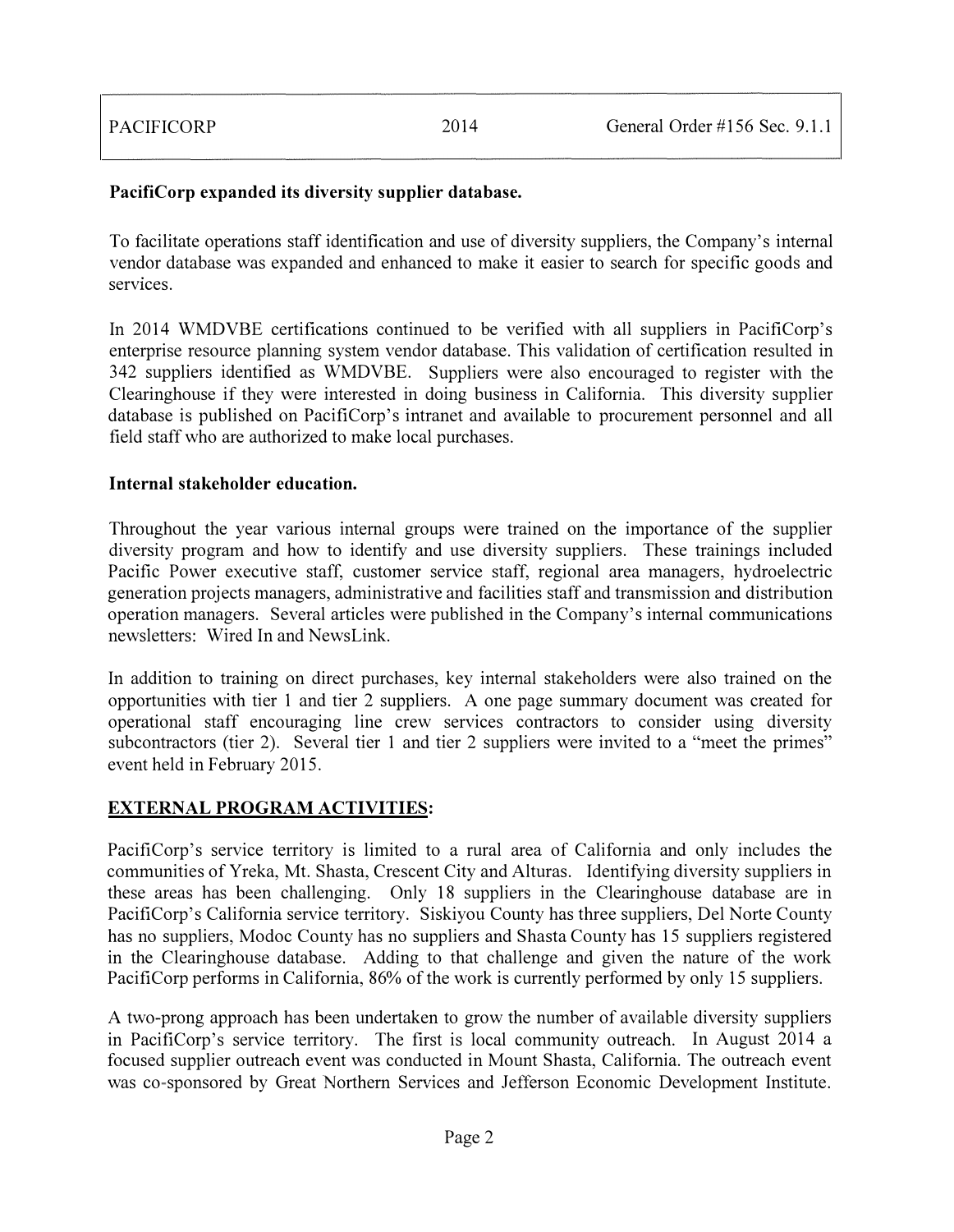| <b>PACIFICORP</b> | 2014 | General Order #156 Sec. $9.1.1$ |
|-------------------|------|---------------------------------|
|                   |      |                                 |

Twelve different local businesses attended the event. Additionally, eight Pacific Power staff attended, representing procurement, community relations, facilities and local field operations. Of the twelve companies who attended, six are certified as diversity suppliers.

The second is to encourage diversity suppliers used in other parts of the Company's six state service territory to expand their reach into northern California. PacifiCorp attended the Oregon Governor's marketplace conference April 30, 2014. In addition to sponsoring a table where supplier opportunities were presented, PacifiCorp also made a workshop presentation on how to do business with PacifiCorp. This workshop was attended by more than 60 suppliers. PacifiCorp staff also attended the Oregon Association of Minority Entrepreneurs annual conference and trade show May 8, 2014 and provided interested suppliers with the upcoming opportunities throughout PacifiCorp's service territory.

To support these external activities, targeted program brochures were created and distributed at all supplier events. Samples of these brochures are in Attachment A.

Pat Reiten, President and CEO of Pacific Power also had the honor to be a panelist at the California Public Utilities Commission 12<sup>th</sup> Annual Supplier Diversity En Banc on General Order 156 on October 9, 2014. He spoke about Pacific Power's supplier diversity program under General Order 156.

#### PACIFICORP OVERALL USE OF DIVERSITY SUPPLIERS:

The expanded use of diversity suppliers in California resulted in an increased use of diversity suppliers throughout PacifiCorp's six state service territory. Company-wide procurement with all suppliers was \$1,525,823,168, which is a 38.35% increase from 2013. Company-wide spend with verified WMDVBE suppliers was \$49,521,272, which is a 49.93% increase from 2013. Total spend with California-certified WMDVBE suppliers used Company-wide was \$44,900,282, which is a 41.56% increase from 2013. Direct spend with suppliers in the Company's California service territory was \$10,549,805 and of that \$551,754 was with certified WMDVBE suppliers. In 2014 PacifiCorp added 194 diversity suppliers to its diversity supplier database.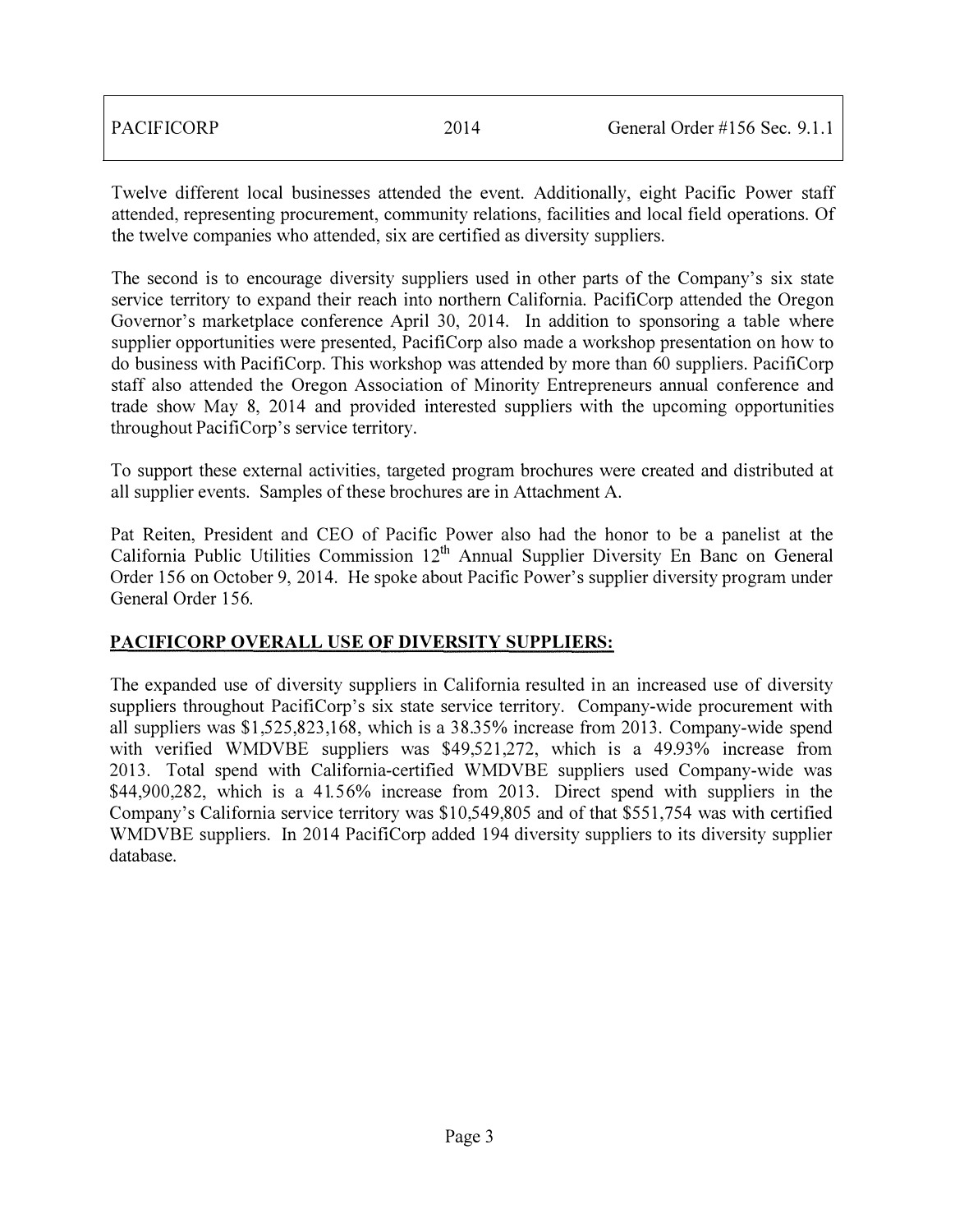|                |          |                                   |           | 2014      |           |               |
|----------------|----------|-----------------------------------|-----------|-----------|-----------|---------------|
|                |          |                                   | Direct    | Sub       | Total \$  | $\frac{0}{0}$ |
| 1              | Minority | Asian-Pacific                     | \$0       | \$0       | \$0       | $0\%$         |
| $\overline{2}$ | Men      | <b>Black</b>                      | \$0       | \$0       | \$0       | $0\%$         |
| 3              |          | Hispanic                          | \$35,738  | \$0       | \$35,738  | .34%          |
| $\overline{4}$ |          | Native-                           | \$0       | \$0       | \$0       | $0\%$         |
|                |          | American                          |           |           |           |               |
| 5              |          | Other                             | \$0       | \$0       | \$0       | $0\%$         |
| 6              |          | <b>Total Minority</b>             | \$35,738  | \$0       | \$35,738  | .34%          |
|                |          | Men                               |           |           |           |               |
| $\overline{7}$ | Minority | Asian-Pacific                     | \$5,559   | \$0       | \$5,559   | .05%          |
| 8              | Women    | <b>Black</b>                      | \$27,173  | \$0       | \$27,173  | .26%          |
| 9              |          | Hispanic                          | \$0       | \$195,139 | \$195,139 | 1.85%         |
| 10             |          | Native-                           | \$0       | \$0       | \$0       | 0%            |
|                |          | American                          |           |           |           |               |
| 11             |          | Other                             | \$0       | \$0       | \$0       | $0\%$         |
| 12             |          | <b>Total Minority</b>             | \$32,732  | \$195,139 | 227,871   | 2.16%         |
|                |          | Women                             |           |           |           |               |
|                |          |                                   |           |           |           |               |
| 13             |          | <b>Total Minority Business</b>    | \$68,470  | \$195,139 | \$263,609 | 2.50%         |
|                |          | Enterprise (MBE)                  |           |           |           |               |
|                |          |                                   |           |           |           |               |
| 14             |          | Women Business Enterprise         | \$317,892 | \$195,139 | \$513,031 | 4.86%         |
|                |          | (WBE)                             |           |           |           |               |
|                |          |                                   |           |           |           |               |
|                |          | Subtotal Women, Minority          | \$353,630 | \$195,139 | \$548,769 | 5.20%         |
|                |          | <b>Business Enterprise</b>        |           |           |           |               |
| 15             |          | (MWBE)                            |           |           |           |               |
|                |          |                                   |           |           |           |               |
|                |          | Service Disable Veteran           | \$2,985   | .03%      | \$2,985   | .03%          |
| 16             |          | <b>Business Enterprise (DVBE)</b> |           |           |           |               |

#### WMDVBE ANNUAL RESULTS BY ETHNICITY

| 'MDVBE<br>751<br>こつ20/<br>$\sigma$ $\sigma$ $\mu$<br>$\sim$ $\sim$<br>W<br>৲⊥<br>$D - 1$<br>D.<br>. . |  |  |  |  |  |  |  |
|-------------------------------------------------------------------------------------------------------|--|--|--|--|--|--|--|
|-------------------------------------------------------------------------------------------------------|--|--|--|--|--|--|--|

| 18 Gross Procurement | \$10,549,805 |
|----------------------|--------------|
| $19$ Exclusions      |              |
| 20   Net Procurement | \$10,549,805 |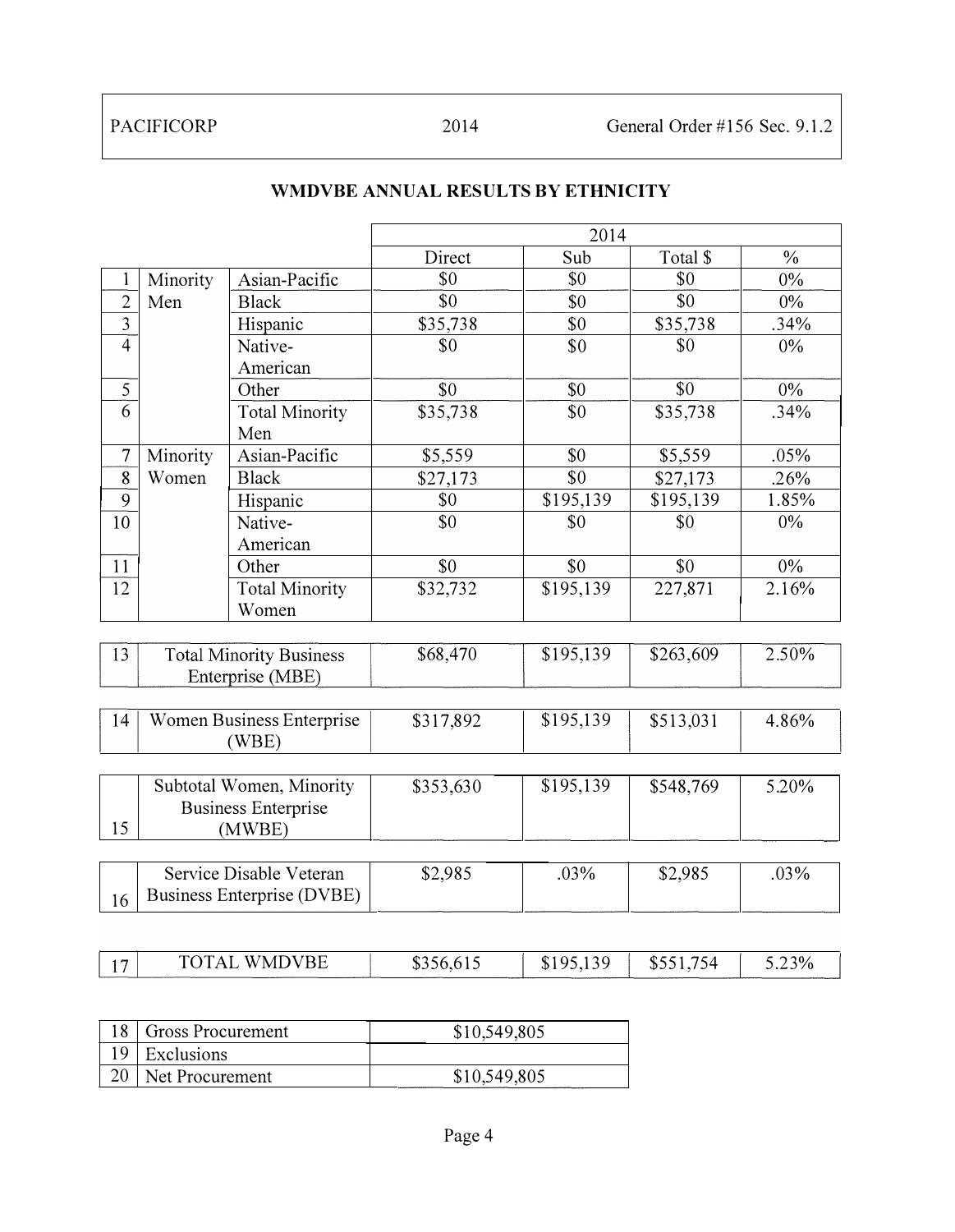|                |                     |                                       |        | Products |               | Services  |               | Total     |               |
|----------------|---------------------|---------------------------------------|--------|----------|---------------|-----------|---------------|-----------|---------------|
|                |                     |                                       |        | \$       | $\frac{0}{0}$ | \$        | $\frac{0}{0}$ | \$        | $\frac{0}{0}$ |
|                | Minority            | Asian-Pacific                         | Direct | \$0      | 0%            | \$0       | $0\%$         | \$0       | $0\%$         |
| $\mathbf{2}$   | Men                 | <b>Black</b>                          | Direct | \$0      | $0\%$         | \$0       | $\frac{0}{0}$ | \$0       | 0%            |
| $\overline{3}$ |                     | Hispanic                              | Direct | \$0      | $0\%$         | \$35,738  | .35%          | \$35,738  | .34%          |
| $\overline{4}$ |                     | Native-American                       | Direct | \$0      | 0%            | \$0       | $0\%$         | \$0       | 0%            |
| 5              |                     | Other                                 | Direct | \$0      | 0%            | \$0       | $0\%$         | \$0       | $0\%$         |
| 6              |                     | <b>Total Minority Men</b>             | Direct | \$0      | $0\%$         | \$35,738  | .35%          | \$35,738  | .34%          |
| 7              | Minority            | Asian-Pacific                         | Direct | \$0      | $0\%$         | 5,559     | .05%          | 5,559     | .05%          |
| 8              | Women               | <b>Black</b>                          | Direct | \$0      | $0\%$         | \$27,173  | .27%          | \$27,173  | .26%          |
| 9              |                     | Hispanic                              | Direct | \$0      | 0%            | \$0       | $0\%$         | \$0       | $0\%$         |
| 10             |                     | Native-American                       | Direct | \$0      | $0\%$         | \$0       | $0\%$         | \$0       | 0%            |
| 11             |                     | Other                                 | Direct | \$0      | $0\%$         | \$0       | $0\%$         | \$0       | $0\%$         |
| 12             |                     | <b>Total Minority</b>                 |        |          |               |           |               |           |               |
|                |                     | Women                                 | Direct | \$0      | $0\%$         | \$32,732  | .32%          | \$32,732  | .31%          |
|                |                     |                                       |        |          |               |           |               |           |               |
|                |                     | <b>Total Minority Business</b>        |        |          |               |           |               |           |               |
| 13             | Enterprise (MBE)    |                                       | Direct | \$0      | $0\%$         | \$68,470  | .67%          | \$68,470  | .65%          |
|                |                     |                                       |        |          |               |           |               |           |               |
|                |                     | Women Business Enterprise             |        |          |               |           |               |           |               |
| 14             | (WBE)               |                                       | Direct | \$0      | $0\%$         | 317,892   | 3.12%         | 317,892   | 3.01%         |
|                |                     |                                       |        |          |               |           |               |           |               |
|                |                     | <b>Total Women, Minority Business</b> |        |          |               |           |               |           |               |
| 15             | Enterprise (MWBE)   |                                       | Direct | \$0      | 0%            | \$353,630 | 3.47%         | \$353,630 | 3.35%         |
|                |                     |                                       |        |          |               |           |               |           |               |
|                |                     | Service Disable Veteran Business      |        |          |               |           |               |           |               |
| 16             | Enterprise (DVBE)   |                                       | Direct | \$0      | $0\%$         | \$2,985   | .03%          | \$2,985   | .03%          |
|                |                     |                                       |        |          |               |           |               |           |               |
| 17             | <b>TOTAL WMDVBE</b> |                                       | Direct | \$0      | 0%            | \$356,615 | 3.50%         | \$356,615 | 3.38%         |
|                |                     |                                       |        |          |               |           |               |           |               |

#### WMDVBE ANNUAL RESULTS BY PRODUCT AND SERVICE CATEGORIES

| 18  | Gross Procurement                | \$10,549,805 |
|-----|----------------------------------|--------------|
| 19  | Exclusions                       |              |
| 20  | Net Procurement                  | \$10,549,805 |
| 121 | <b>Total Product Procurement</b> | 351,414      |
| 22  | <b>Total Service Procurement</b> | \$10,198,391 |
| 23  | Net Procurement                  | \$10,549,805 |

Percentage for "Products" expenditures are WMDVBE compared to "Total Product Procurement" expenditures. Percentage for "Services" expenditures are WMDVBE compared to "Total Service Procurement" expenditures. Percentage for "Total" expenditures are WMDVBE compared to "Net Procurement" expenditures.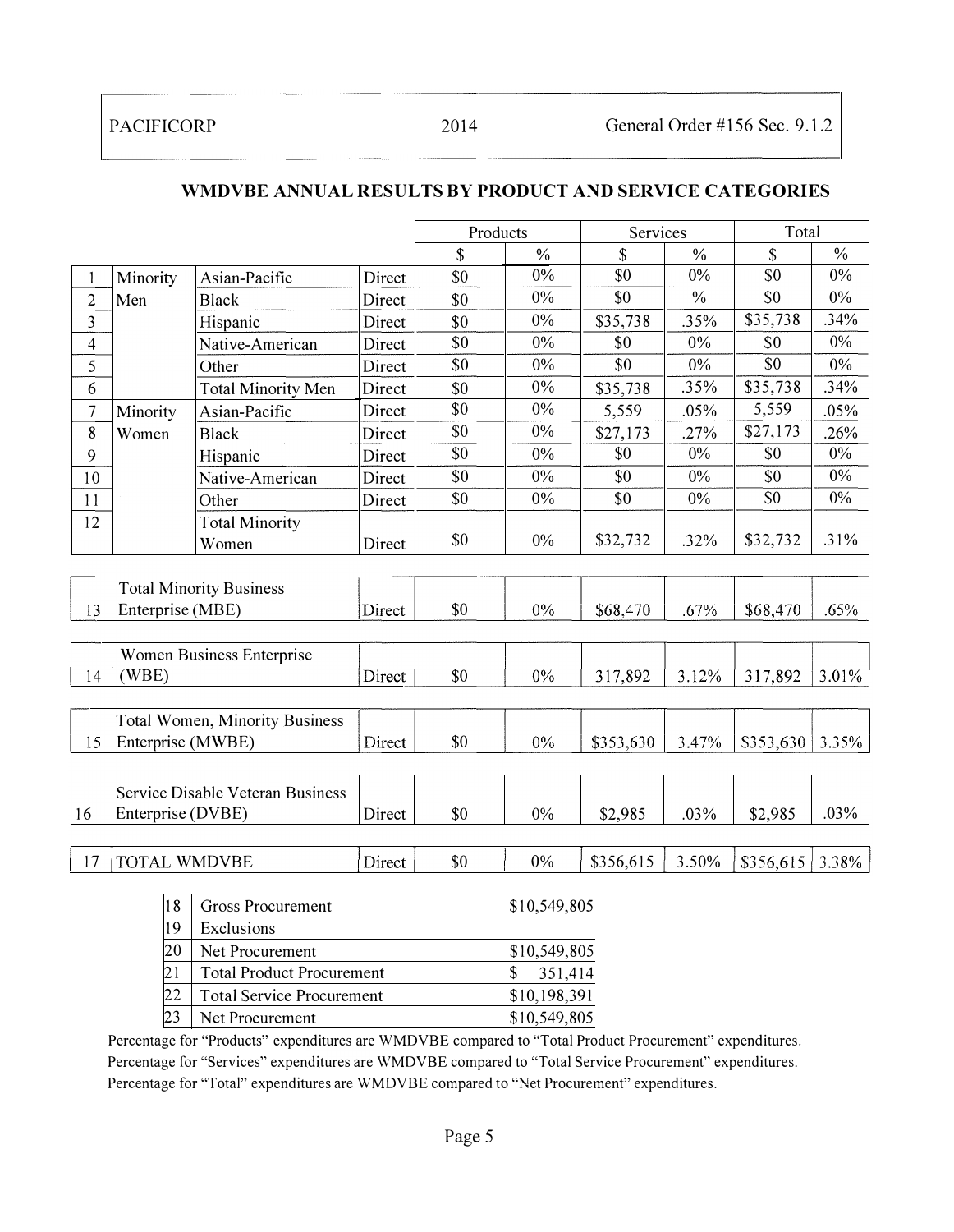16

Enterprise (DVBE)

|                |                   |                                           |     | Products  |               |     | Services      | Total     |               |
|----------------|-------------------|-------------------------------------------|-----|-----------|---------------|-----|---------------|-----------|---------------|
|                |                   |                                           |     | \$        | $\frac{0}{0}$ | \$  | $\frac{0}{0}$ | \$        | $\frac{0}{0}$ |
|                | Minority          | Asian-Pacific                             | Sub | \$0       | $0\%$         | \$0 | $0\%$         | \$0       | $0\%$         |
| $\overline{2}$ | Men               | <b>Black</b>                              | Sub | \$0       | 0%            | \$0 | 0%            | \$0       | $0\%$         |
| $\overline{3}$ |                   | Hispanic                                  | Sub | \$0       | $0\%$         | \$0 | 0%            | \$0       | $0\%$         |
| $\overline{4}$ |                   | Native-American                           | Sub | \$0       | $0\%$         | \$0 | $0\%$         | \$0       | 0%            |
| 5              |                   | Other                                     | Sub | \$0       | $0\%$         | \$0 | $0\%$         | \$0       | $0\%$         |
| 6              |                   | <b>Total Minority Men</b>                 | Sub | \$0       | $0\%$         | \$0 | $0\%$         | \$0       | $0\%$         |
| 7              | Minority          | Asian-Pacific                             | Sub | \$0       | $0\%$         | \$0 | $0\%$         | \$0       | $0\%$         |
| 8              | Women             | <b>Black</b>                              | Sub | \$0       | $0\%$         | \$0 | 0%            | \$0       | $0\%$         |
| $\overline{9}$ |                   | Hispanic                                  | Sub | \$195,139 | 1.85%         | \$0 | $0\%$         | \$195,139 | 1.85%         |
| 10             |                   | Native-American                           | Sub | \$0       | $0\%$         | \$0 | $0\%$         | \$0       | $0\%$         |
| 11             |                   | Other                                     | Sub | \$0       | $0\%$         | \$0 | $0\%$         | \$0       | $0\%$         |
| 12             |                   | <b>Total Minority Women</b>               | Sub | \$195,139 | 1.85%         | \$0 | $0\%$         | \$195,139 | 1.85%         |
|                |                   |                                           |     |           |               |     |               |           |               |
|                |                   | <b>Total Minority Business Enterprise</b> |     |           |               |     |               |           |               |
| 13             | (MBE)             |                                           | Sub | \$195,139 | 1.85%         | \$0 | $0\%$         | \$195,139 | 1.85%         |
|                |                   |                                           |     |           |               |     |               |           |               |
|                |                   | <b>Women Business Enterprise</b>          |     |           |               |     |               |           |               |
| 14             | (WBE)             |                                           | Sub | \$195,139 | 1.85%         | \$0 | $0\%$         | \$195,139 | $1.85\%$      |
|                |                   |                                           |     |           |               |     |               |           |               |
|                |                   | Total Women, Minority Business            |     |           |               |     |               |           |               |
| 15             | Enterprise (MWBE) |                                           | Sub | \$195,139 | 1.85%         | \$0 | $0\%$         | \$195,139 | 1.85%         |
|                |                   |                                           |     |           |               |     |               |           |               |
|                |                   | Service Disable Veteran Business          |     |           |               |     |               |           |               |

#### WMDVBE PROCUREMENT BY PRODUCT AND SERVICE CATEGORIES

|     | <b>TOTAL WMDVBE</b>      | \$0<br>Sub   | $0\%$ | \$0 | $0\%$ | \$0 | $0\%$ |
|-----|--------------------------|--------------|-------|-----|-------|-----|-------|
|     |                          |              |       |     |       |     |       |
| l 8 | <b>Gross Procurement</b> | \$10,549,805 |       | \$0 |       | Y.  |       |
|     | Exclusions               | \$θ          |       | \$0 |       | \$0 |       |
| 20  | Net Procurement          | \$10,549,805 |       | \$0 |       | w   |       |

Sub \$0 0% \$0 0% \$0 0%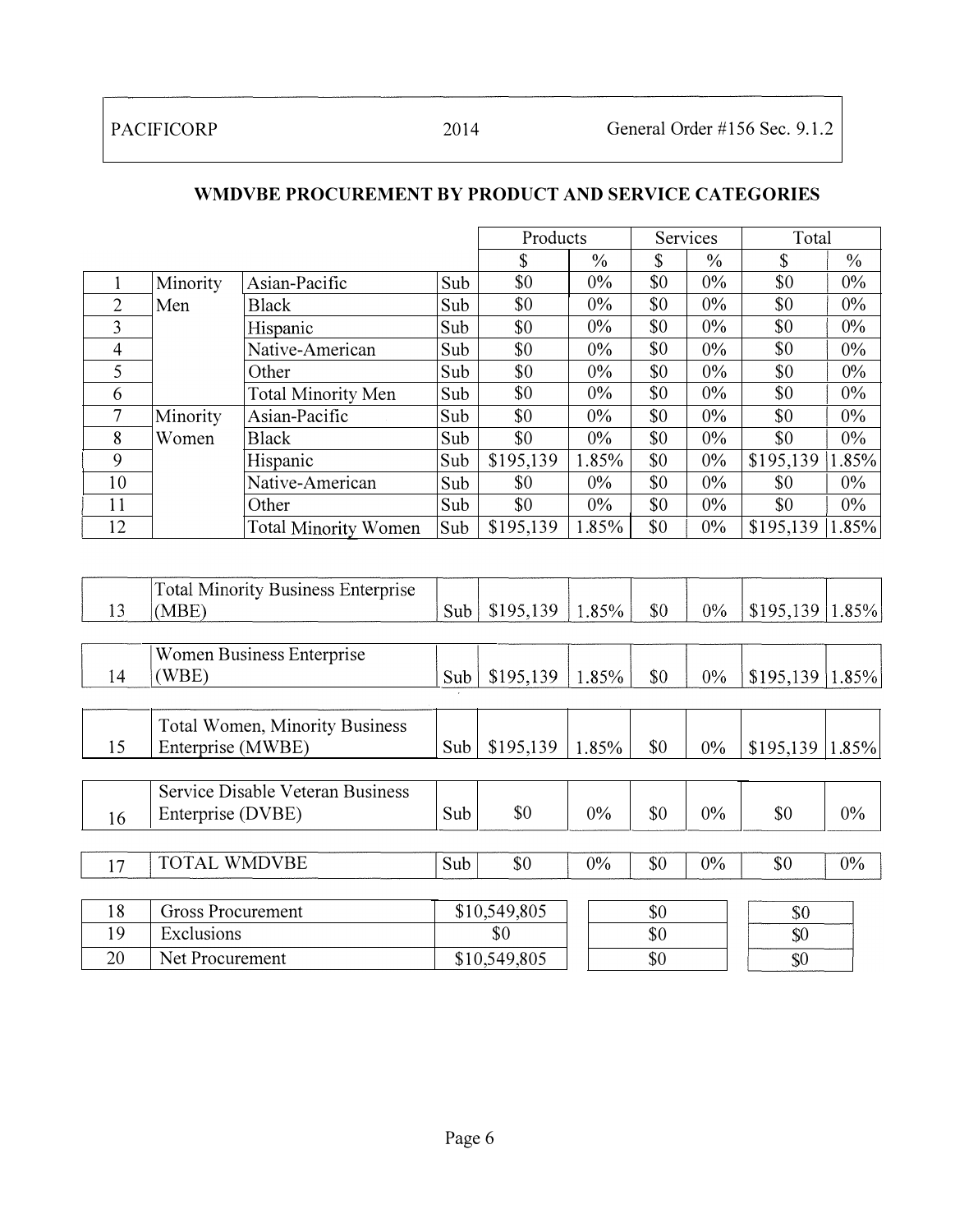#### WMDVBE PROGRAM EXPENSES

| Line |                                 |          |
|------|---------------------------------|----------|
| No.  | <b>Expense Category</b>         | 2014     |
|      | Wages                           |          |
| 2    | Other Employee Expenses         |          |
| 3    | Program Expenses                | \$15,933 |
|      | <b>Reporting Expenses</b>       |          |
| 5    | Training                        |          |
|      | Consultants                     |          |
|      | Other                           |          |
| 8    | <b>TOTAL Estimated Expenses</b> | \$15,933 |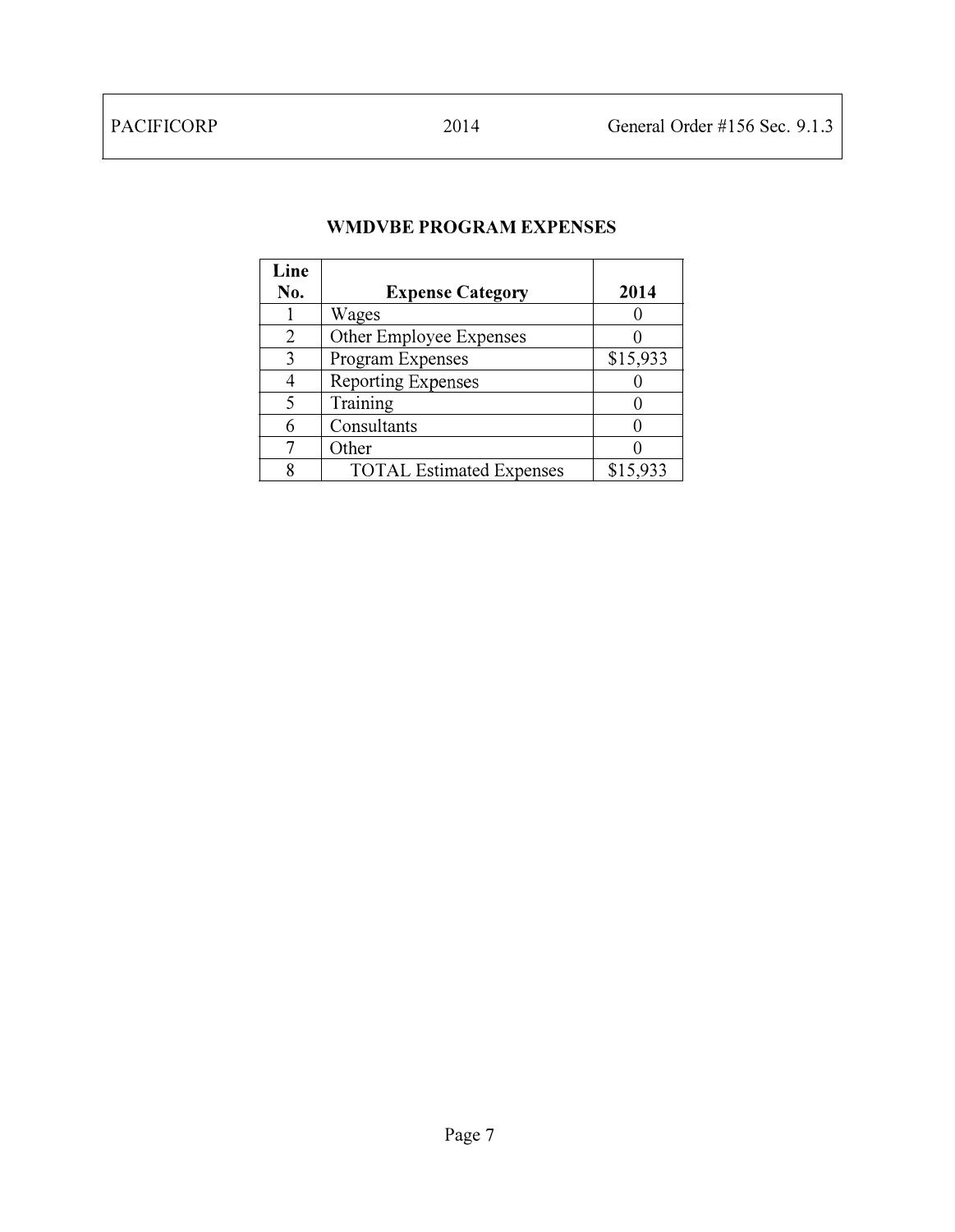| Line           |                                                                                         |                        |                |
|----------------|-----------------------------------------------------------------------------------------|------------------------|----------------|
| No.            | A description of progress in meeting or exceeding set goals.                            |                        |                |
| $\mathbf{1}$   |                                                                                         |                        |                |
|                |                                                                                         | <b>Current</b>         | <b>Current</b> |
| $\overline{2}$ | Category                                                                                | Year<br><b>Results</b> | Year<br>Goals  |
| 3              | Minority Men                                                                            | 0.34%                  | $0\%$          |
| $\overline{4}$ | Minority Women                                                                          | 2.16%                  | 7%             |
|                | <b>Minority Business</b>                                                                |                        |                |
| 5              | Enterprise (MBE)                                                                        | 2.50%                  | $1\%$          |
|                | <b>Women Business</b>                                                                   |                        |                |
| 6              | Enterprise (WBE)                                                                        | 4.86%                  | 2%             |
|                | Subtotal Women, Minority                                                                |                        |                |
|                | <b>Business Enterprise</b>                                                              |                        |                |
| 7              | (WMBE)                                                                                  | 5.20%                  | 10%            |
|                | Service Disabled Veteran                                                                |                        |                |
|                | <b>Business Enterprise</b>                                                              |                        |                |
| 8              | (DVBE)                                                                                  | 0.03%                  | $0\%$          |
| 9              | <b>Total WMDVBE</b>                                                                     | 5.23%                  | 10%            |
| 10             |                                                                                         |                        |                |
|                | Direct spending in the Company's California service territory is very limited. Of the   |                        |                |
| 11             | total Company spend, only 0.69% was made within the California service territory.       |                        |                |
|                | This report doesn't include corporate-wide spend for all six states, a portion of which |                        |                |
|                | benefits rate payers in California.                                                     |                        |                |
| 12             |                                                                                         |                        |                |
| 13             | PacifiCorp did not set a goal for disabled veteran supplier activity.                   |                        |                |
| 14             |                                                                                         |                        |                |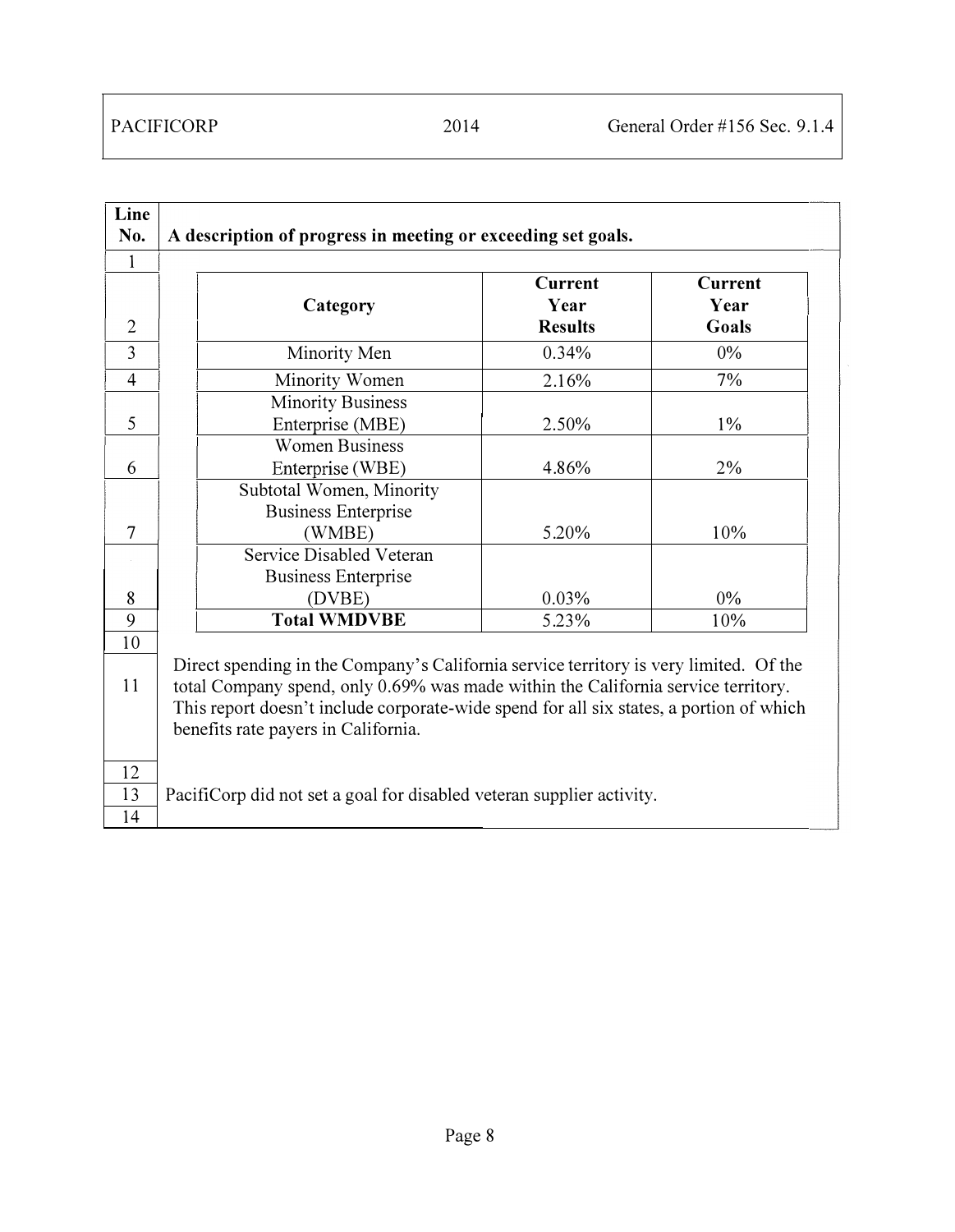| Line           |                                                                     |          |              |                 |                  |                 |                 |               |
|----------------|---------------------------------------------------------------------|----------|--------------|-----------------|------------------|-----------------|-----------------|---------------|
| No.            | A summary of prime contractor utilization of WMDVBE subcontractors. |          |              |                 |                  |                 |                 |               |
| $\mathbf{1}$   |                                                                     |          |              |                 |                  |                 |                 |               |
|                |                                                                     |          |              |                 |                  |                 | Service         |               |
| $\overline{2}$ |                                                                     |          |              |                 |                  |                 | Disabled        |               |
|                |                                                                     |          |              |                 |                  | Women           | Veterans        |               |
|                |                                                                     |          |              | Minority        | Women            | Minority        | <b>Business</b> |               |
|                |                                                                     |          |              | <b>Business</b> | <b>Business</b>  | <b>Business</b> | Enterpris       |               |
|                |                                                                     | Minority | Minority     | Enterprise      | Enterprise       | Enterprise      | e               | <b>TOTAL</b>  |
|                |                                                                     | Men      | Women        | (WME)           | (WBE)            | (WMBE)          | (DVBE)          | <b>WMDVBE</b> |
| $\mathfrak{Z}$ | Direct \$                                                           | \$0      | \$0          | \$0             | \$0              | \$195,139       | \$0             | \$195,139     |
| 4              | Subcontracting \$                                                   | \$0      | \$0          | \$0             | \$0              | \$0             | \$0             | \$0           |
| 5              | Total \$                                                            | \$0      | \$0          | \$0             | \$0<br>\$195,139 |                 | \$0             | \$195,139     |
| 6              |                                                                     |          |              |                 |                  |                 |                 |               |
| 7              | Direct %                                                            | $0\%$    | $0\%$        | $0\%$           | $0\%$            | 1.85%           | $0\%$           | \$1.85%       |
| 8              | Subcontracting %                                                    | $0\%$    | $0\%$        | $0\%$           | 0%               | $0\%$           | $0\%$           | $0\%$         |
| 9              | Total %                                                             | $0\%$    | $0\%$        | $0\%$           | $0\%$            | 1.85%           | 0%              | 1.85%         |
| 10             |                                                                     |          |              |                 |                  |                 |                 |               |
| 11             | Gross                                                               |          |              |                 |                  |                 |                 |               |
|                | Procurement                                                         |          | \$10,549,805 |                 |                  |                 |                 |               |
| 12             | Exclusion                                                           |          |              |                 |                  |                 |                 |               |
| 13             | \$10,549,805<br>Net Procurement                                     |          |              |                 |                  |                 |                 |               |
| 14             |                                                                     |          |              |                 |                  |                 |                 |               |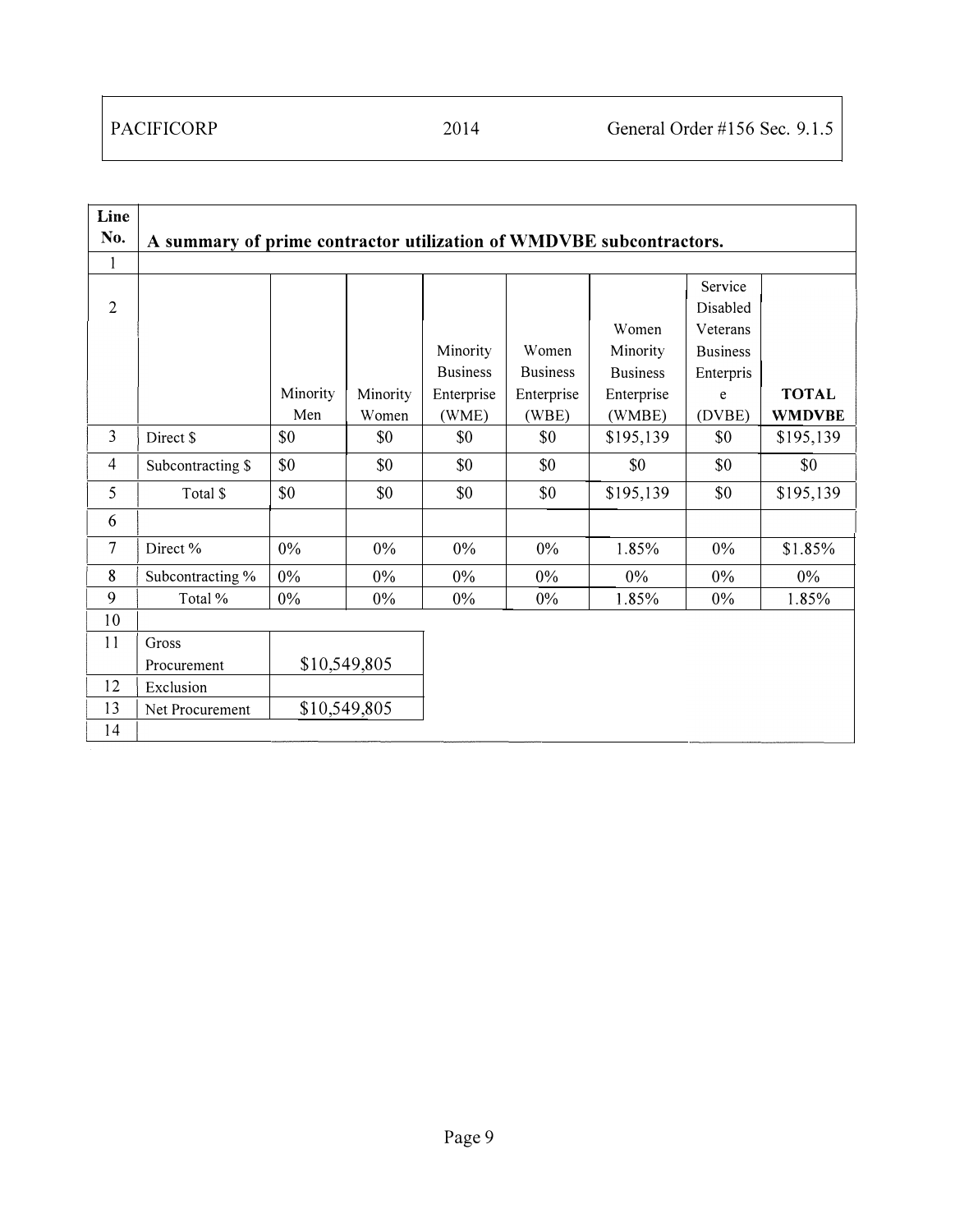| Line<br>No. | A list of WMDVBE complaints.                                  |
|-------------|---------------------------------------------------------------|
|             |                                                               |
|             | Pacificorp is not aware of any WMDVBE complaints during 2014. |
|             |                                                               |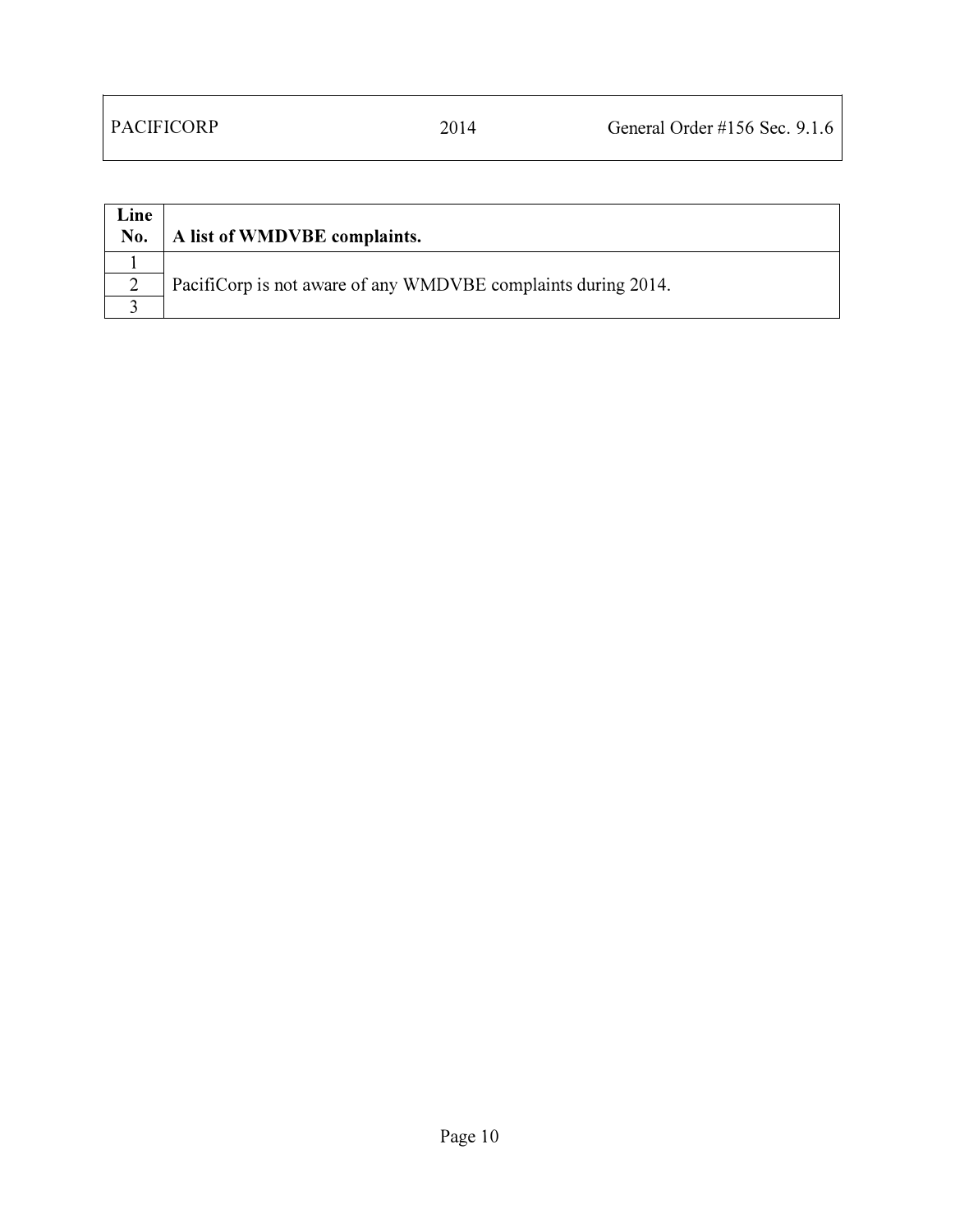| Line<br>No. | A summary of purchases and/or contracts for products and services in excluded<br>categories. |
|-------------|----------------------------------------------------------------------------------------------|
|             |                                                                                              |
|             | No exclusions.                                                                               |
|             |                                                                                              |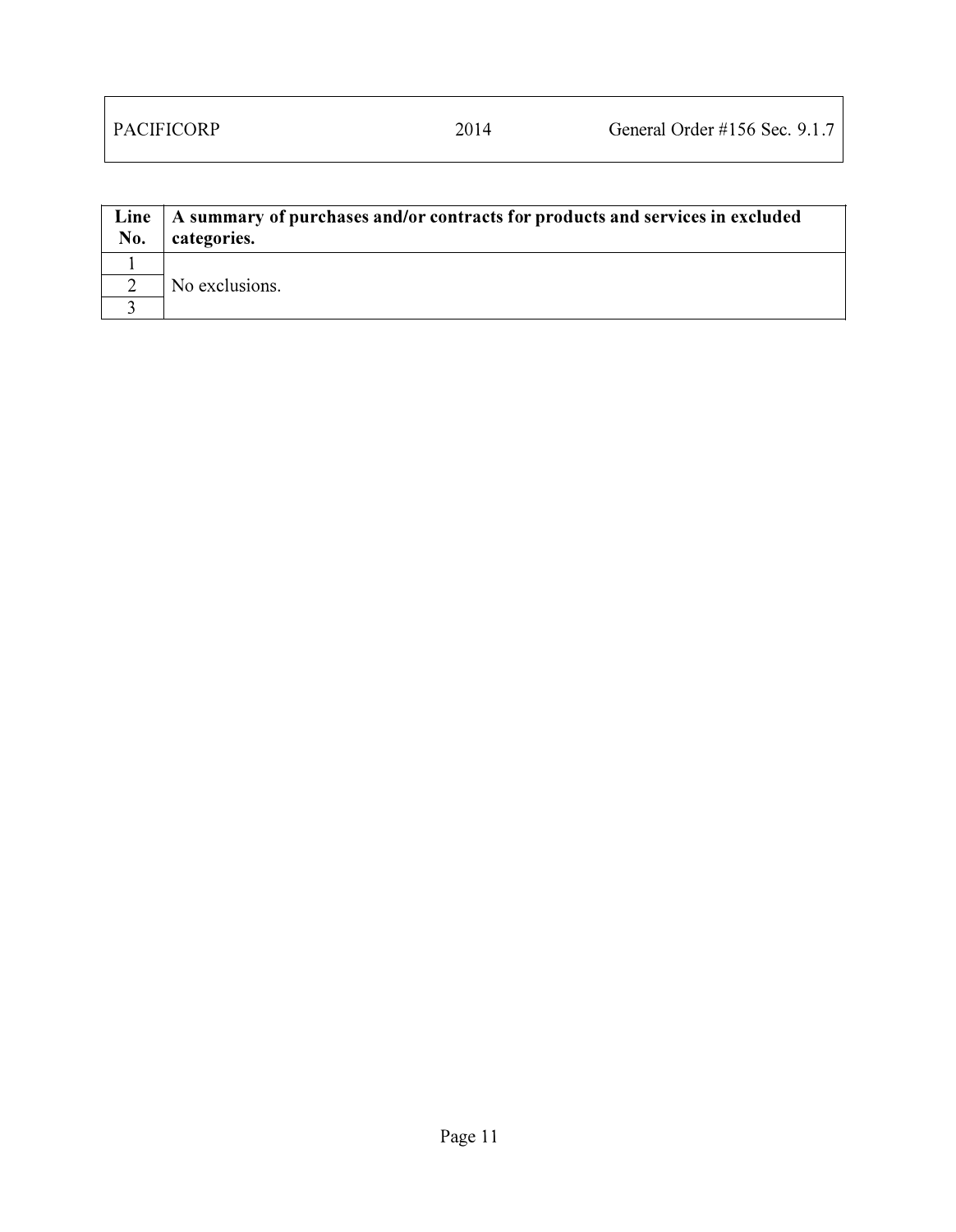| Line<br>No. | A description of efforts to recruit WMDVBE suppliers.                                                                                                                                                                                                   |
|-------------|---------------------------------------------------------------------------------------------------------------------------------------------------------------------------------------------------------------------------------------------------------|
|             |                                                                                                                                                                                                                                                         |
| 2           | PacifiCorp's internal and external activities described in section 9.1.1 are aimed at<br>recruiting WMDVBE suppliers of products or services in procurement categories where<br>WMDVBE use has been low as well as in all other procurement categories. |
|             |                                                                                                                                                                                                                                                         |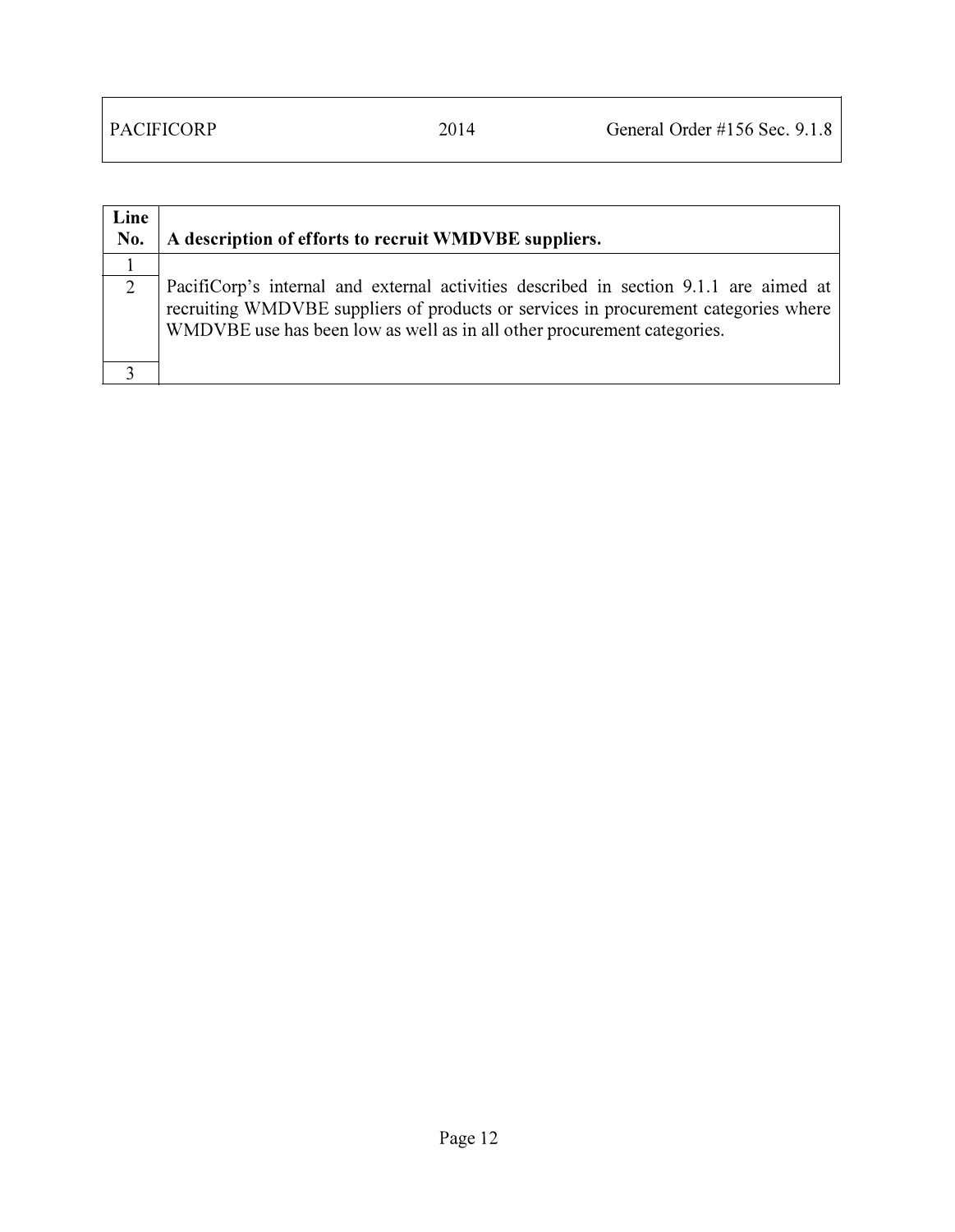| Line<br>No. | A justification for the continued existence of any "excluded category". |
|-------------|-------------------------------------------------------------------------|
|             |                                                                         |
|             | Not applicable.                                                         |
|             |                                                                         |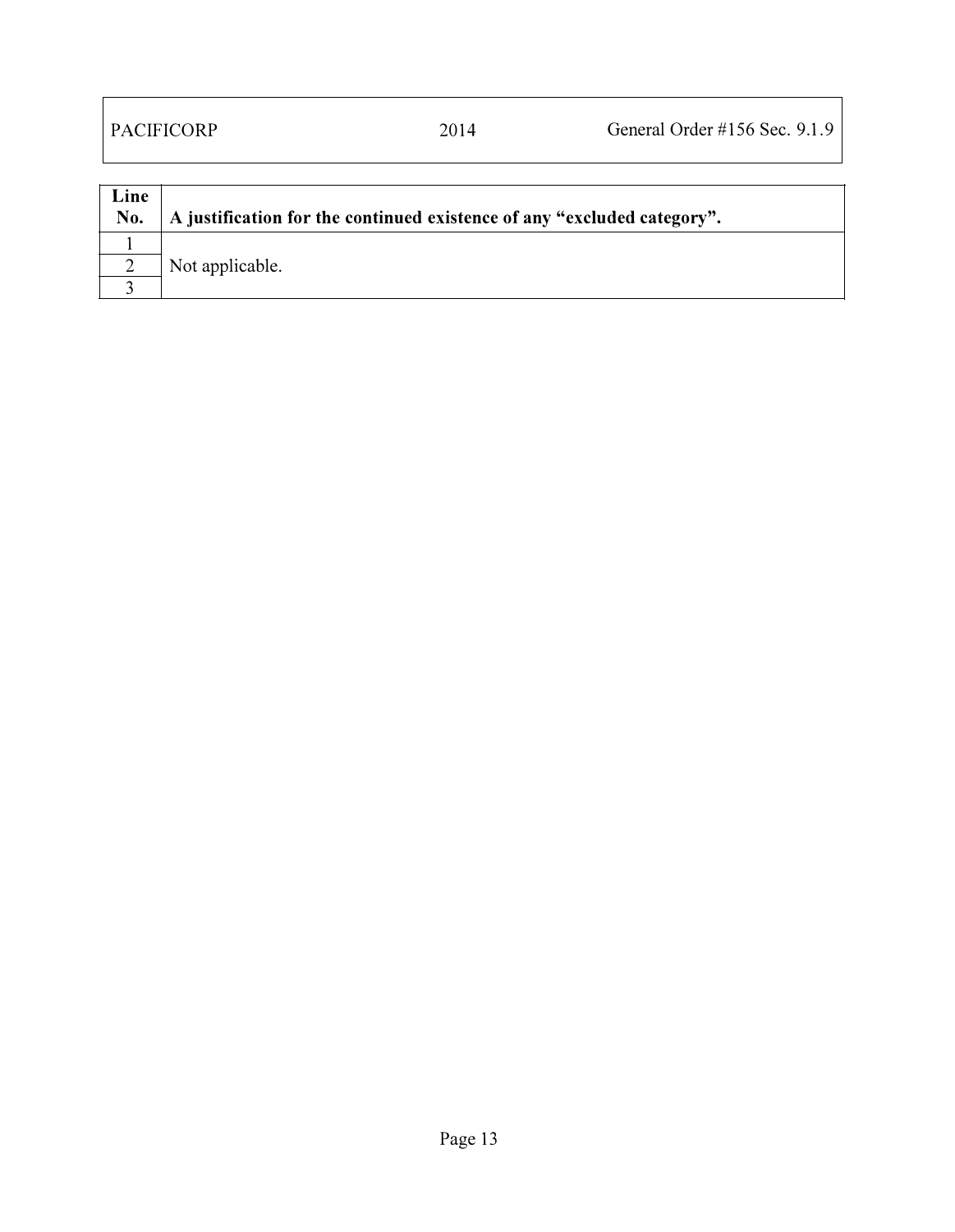|                |                            | Short-Term (2015) |       |          |                 |                 | $Mid-Term (2016)$ |       |          |                 | Long-Term (2017) |                 |       |          |                 |                 |                 |
|----------------|----------------------------|-------------------|-------|----------|-----------------|-----------------|-------------------|-------|----------|-----------------|------------------|-----------------|-------|----------|-----------------|-----------------|-----------------|
|                |                            |                   |       |          |                 |                 | Women             |       |          |                 |                  | Women           |       |          |                 |                 | Women           |
|                |                            |                   |       |          | Minority        | Women           | Minority          |       |          | Minority        | Women            | Minority        |       |          | Minority        | Women           | Minority        |
|                |                            |                   |       |          | <b>Business</b> | <b>Business</b> | <b>Business</b>   |       |          | <b>Business</b> | <b>Business</b>  | <b>Business</b> |       |          | <b>Business</b> | <b>Business</b> | <b>Business</b> |
| Line           |                            |                   |       | Minority | Enterprise      | Enterprise      | Enterprise        |       | Minority | Enterprise      | Enterprise       | Enterprise      |       | Minority | Enterprise      | Enterprise      | Enterprise      |
| No.            | Products/Services          |                   | Men   | Women    | (MBE)           | (WBE)           | (WMBE)            | Men   | Women    | (MBE)           | (WBE             | (WMBE)          | Men   | Women    | (MBE)           | (WBE)           | (WMBE)          |
|                | Replacement parts          | $\%$              | 0%    | $0\%$    | 0%              | $0\%$           | $0\%$             | $0\%$ | 0%       | $0\%$           | $0\%$            | $0\%$           | $0\%$ | $0\%$    | 0%              | $0\%$           | $0\%$           |
| $\overline{c}$ | Office Supplies            | $\frac{0}{0}$     | $0\%$ | $0\%$    | $0\%$           | $0\%$           | $0\%$             | $0\%$ | $0\%$    | $0\%$           | $0\%$            | $0\%$           | $0\%$ | $0\%$    | $0\%$           | $0\%$           | $0\%$           |
| 3              | <b>Operating Materials</b> | $\frac{0}{6}$     | 0%    | 0%       | 0%              | $0\%$           | $0\%$             | $0\%$ | $0\%$    | $0\%$           | $0\%$            | $0\%$           | $0\%$ | $0\%$    | $0\%$           | $0\%$           | $0\%$           |
| 4              | Automotive Repair          | $\frac{0}{0}$     | $0\%$ | $0\%$    | $0\%$           | $0\%$           | $0\%$             | $0\%$ | $0\%$    | 0%              | $0\%$            | $0\%$           | $0\%$ | $0\%$    | 0%              | $0\%$           | $0\%$           |
|                | <b>Freight Services</b>    | $\frac{0}{0}$     | 0%    | 0%       | 0%              | $0\%$           | $0\%$             | $0\%$ | $0\%$    | $0\%$           | $0\%$            | $0\%$           | $0\%$ | 0%       | 0%              | $0\%$           | $0\%$           |
| 6              | Tree Trimming              | $\frac{0}{0}$     | 0%    | $0\%$    | 0%              | $0\%$           | $0\%$             | $0\%$ | $0\%$    | $0\%$           | $0\%$            | $0\%$           | 0%    | 0%       | 0%              | $0\%$           | $0\%$           |
| 7              | <b>Analytical Services</b> | $\frac{0}{6}$     | $0\%$ | $0\%$    | 0%              | $0\%$           | $0\%$             | $0\%$ | $0\%$    | $0\%$           | $0\%$            | $0\%$           | $0\%$ | $0\%$    | 0%              | 0%              | $0\%$           |
| 8              | Other                      | $\frac{0}{0}$     | 0%    | $0\%$    | $1\%$           | 4%              | 5%                | $0\%$ | $0\%$    | $1\%$           | 4%               | 5%              | $0\%$ | $0\%$    | $1\%$           | 4%              | $5\%$           |
|                |                            |                   |       |          |                 |                 |                   |       |          |                 |                  |                 |       |          |                 |                 |                 |
| 9              | <b>TOTAL</b>               |                   | $0\%$ | $0\%$    | $1\%$           | 4%              | $5\%$             | $0\%$ | $0\%$    | 1%              | 4%               | 5%              | $0\%$ | $0\%$    | $1\%$           | $4\%$           | $5\%$           |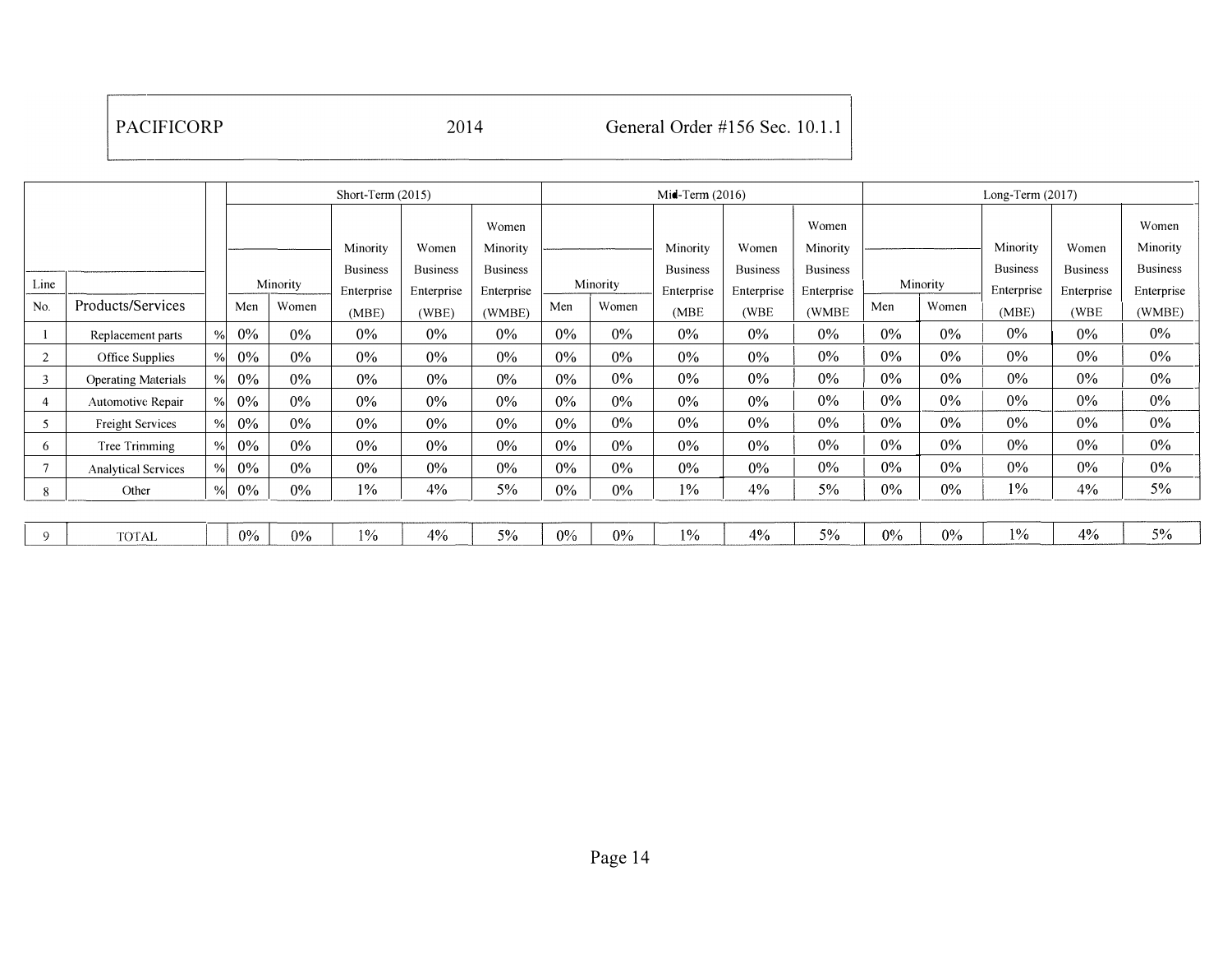| Line<br>No.                    | A description of WMDVBE program activities.                                                                                                                                                                                                                                                                 |
|--------------------------------|-------------------------------------------------------------------------------------------------------------------------------------------------------------------------------------------------------------------------------------------------------------------------------------------------------------|
| $\mathbf{1}$<br>$\overline{2}$ | PacifiCorp will continue to inform and educate executives and their direct reports,<br>procurement staff, operational staff and all company employees who interact with<br>suppliers on the program to increase supplier diversity. This will be accomplished with                                          |
|                                | individual training sessions as well as Company-wide newsletter and publications.                                                                                                                                                                                                                           |
| 3                              | Operational staff will be more directly involved in communicating the Company's goals<br>and expectations to suppliers and prime contractors.                                                                                                                                                               |
| $\overline{4}$                 | PacifiCorp will continue to implement changes to reduce barriers to participation as a<br>supplier to PacifiCorp.                                                                                                                                                                                           |
|                                | These include: providing a fast track pre-qualification process for diversity suppliers,<br>monitoring the number of diversity suppliers included on the bid lists and publishing the<br>list of diversity suppliers quarterly to business champions and low dollar purchasers for<br>their review and use. |
|                                | PacifiCorp will:<br>Partner with local community agencies and organizations to identify potential<br>suppliers using:<br>Joint utility outreach events.<br>$\mathbf{i}$ .<br>ii. Targeted territory supplier events.<br>iii. Targeted territory or good/service supplier outreach.                          |
|                                | Update the Company Internet site with instructional guides for suppliers.<br>Investigate using a supplier registration portal to eliminate the manual pre-<br>qualification form.                                                                                                                           |
|                                | Conduct focus group(s) to understand suppliers' perspective on obtaining<br>$\bullet$<br>PacifiCorp's business.                                                                                                                                                                                             |
|                                | Create and conduct webinar(s) on using PacifiCorp's e-sourcing tool.<br>$\bullet$<br>Collect formal feedback from diversity suppliers who are invited to a bid but<br>$\bullet$<br>choose not to submit a bid.                                                                                              |
|                                | PacifiCorp plans to develop Supplier Mentoring Programs and a pilot program<br>$\bullet$<br>with selected supplier(s) will be implemented.                                                                                                                                                                  |
| 5                              |                                                                                                                                                                                                                                                                                                             |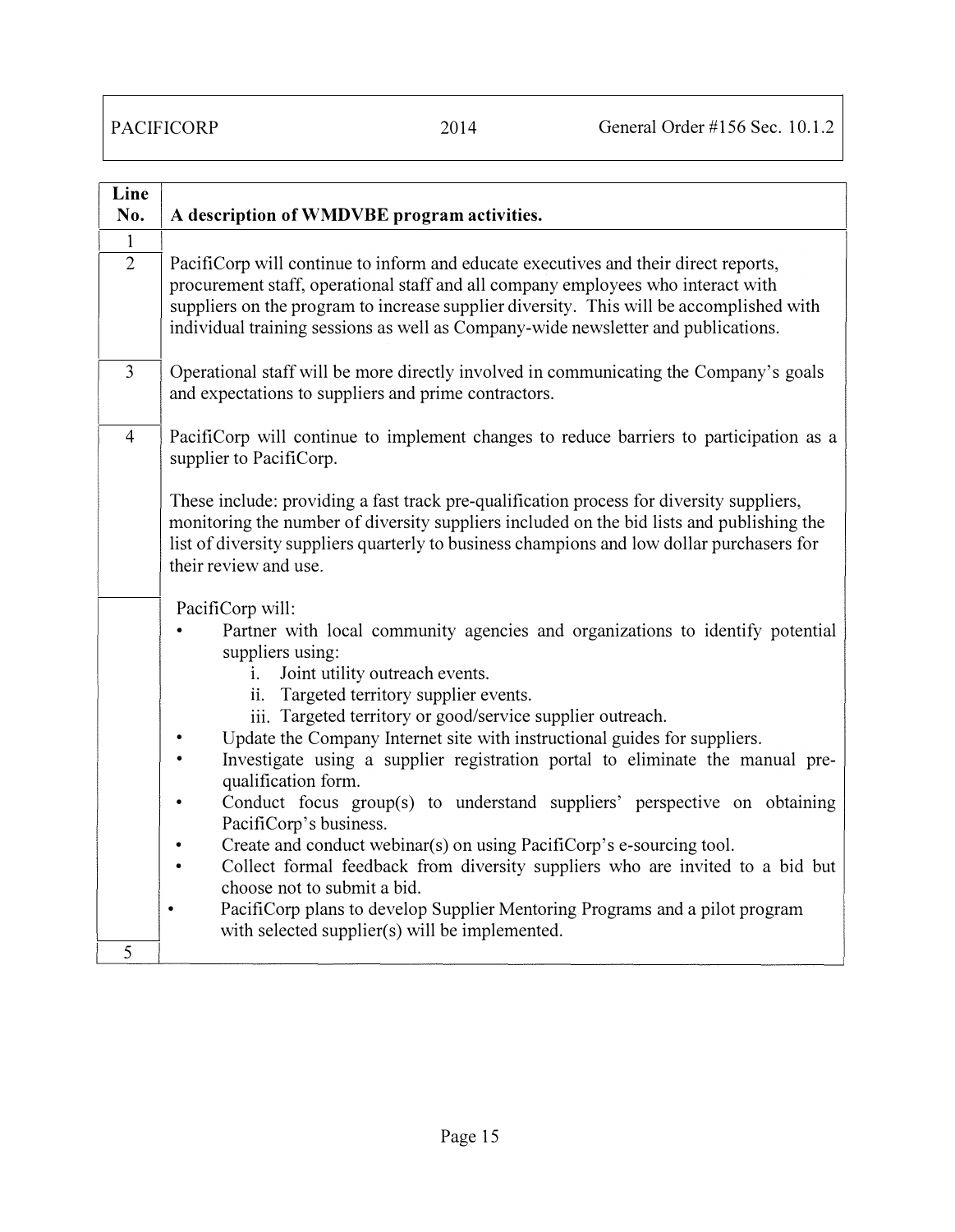$\hat{r}$ 

| Line<br>No. | Plans for recruiting WMDVBE suppliers of products or services where WMDVBE<br>utilization has been low.                                                                                                                                                                                                  |
|-------------|----------------------------------------------------------------------------------------------------------------------------------------------------------------------------------------------------------------------------------------------------------------------------------------------------------|
|             |                                                                                                                                                                                                                                                                                                          |
| 2           | PacifiCorp will continue its concerted efforts in the recruitment of available WMDVBE<br>suppliers in all product and service categories. WMDVBE outreach activities will be<br>addressed by the Company's diversity supplier development team in conjunction with<br>procurement and operational staff. |
|             |                                                                                                                                                                                                                                                                                                          |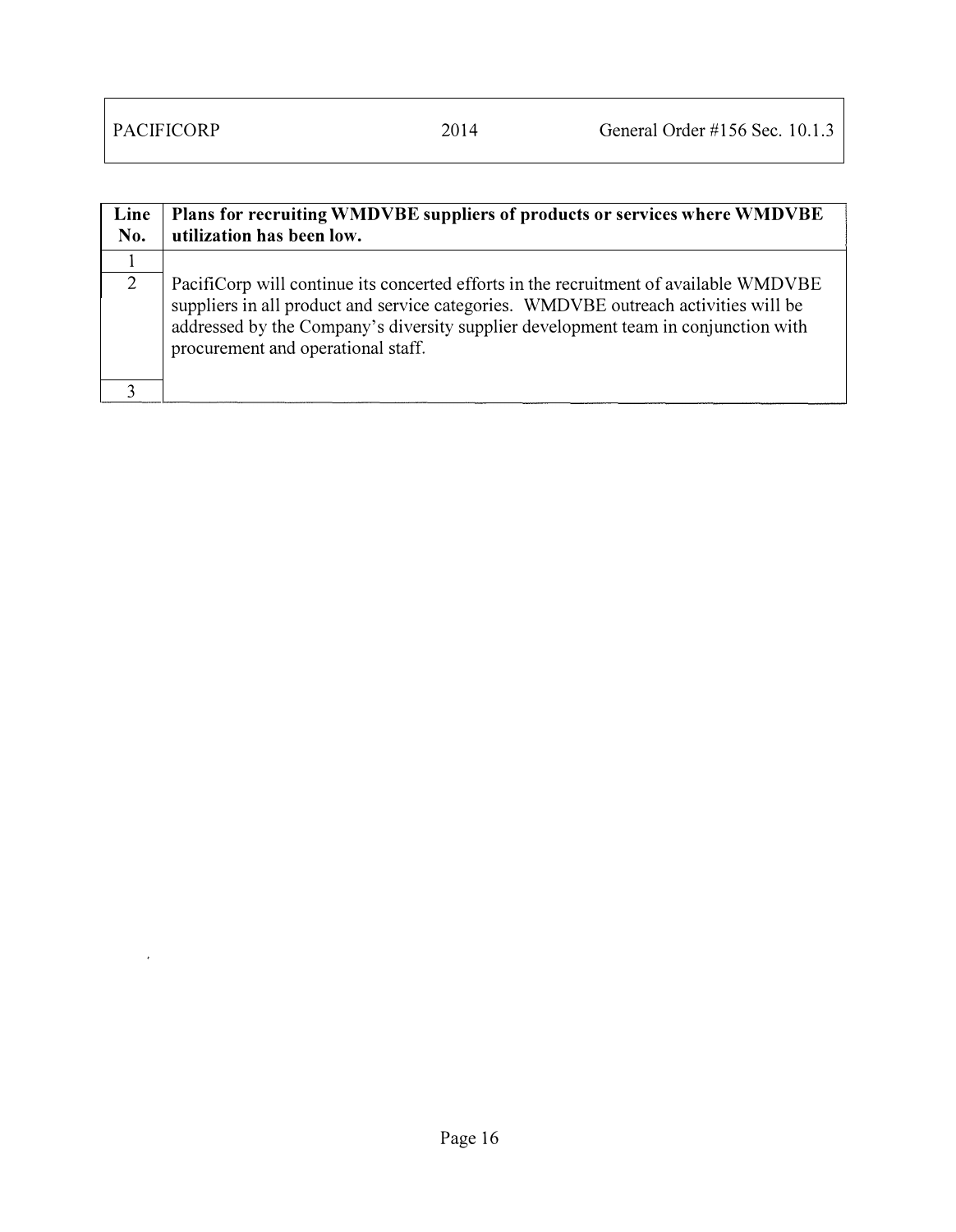| Line<br>No. | Plans for seeking and/or recruiting WMDVBE suppliers of products or services in<br>any "excluded category". |
|-------------|-------------------------------------------------------------------------------------------------------------|
|             |                                                                                                             |
| 2           | Not Applicable, because PacifiCorp has no plans to claim exclusions.                                        |
|             |                                                                                                             |
|             |                                                                                                             |
|             |                                                                                                             |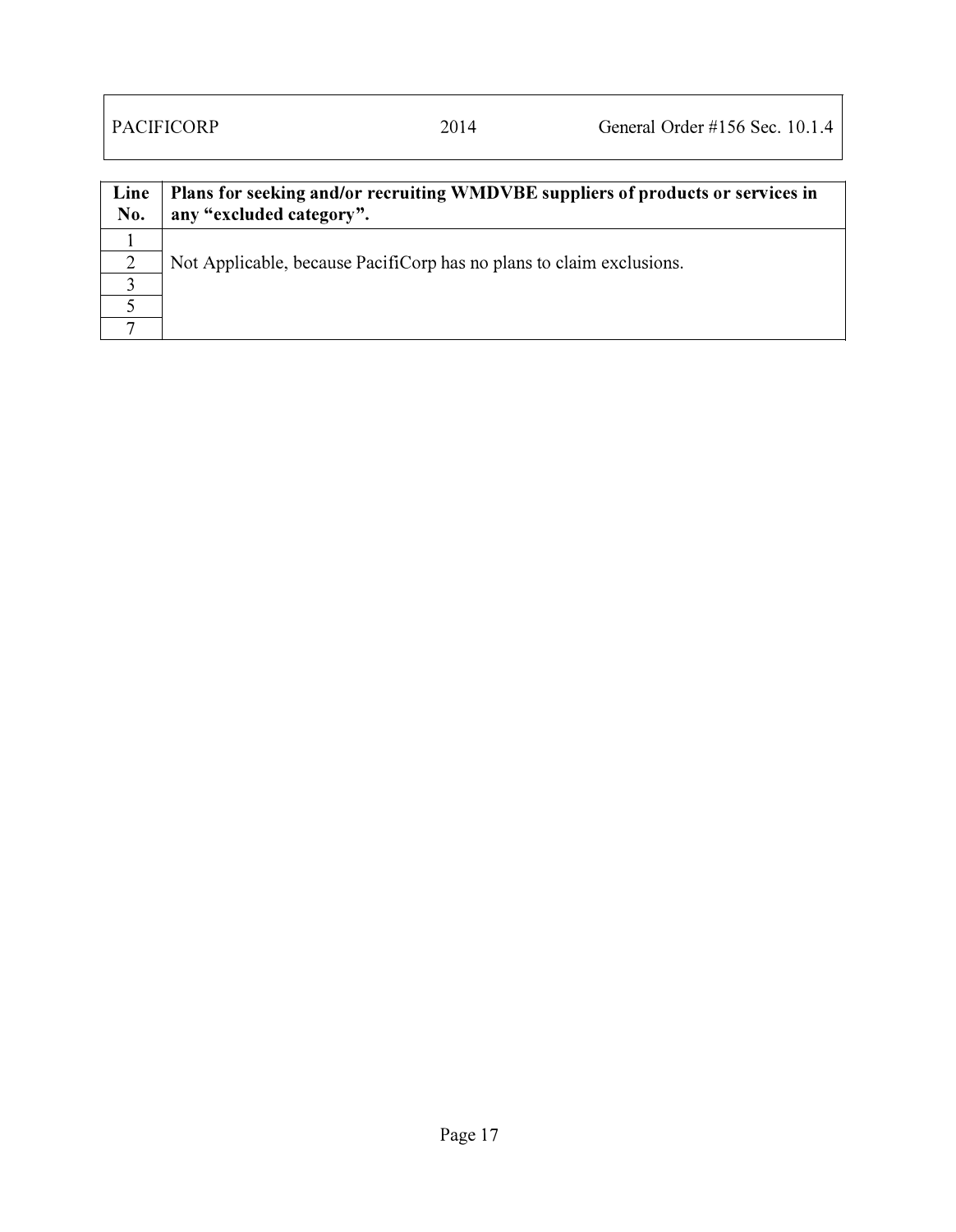J.

| Line<br>No. | Plans for encouraging both prime contractors and grantees to engage WMDVBEs.                                                                                                                                                                                                                                                        |
|-------------|-------------------------------------------------------------------------------------------------------------------------------------------------------------------------------------------------------------------------------------------------------------------------------------------------------------------------------------|
|             |                                                                                                                                                                                                                                                                                                                                     |
| 2           | Proposal instructions for prime contractor bids were modified to request upfront<br>identification of WMDVBE suppliers as subcontractors. A reporting template was<br>developed and a pilot test was undertaken. The pilot test resulted in some modifications<br>which will roll out to a larger set of prime contractors in 2015. |
|             |                                                                                                                                                                                                                                                                                                                                     |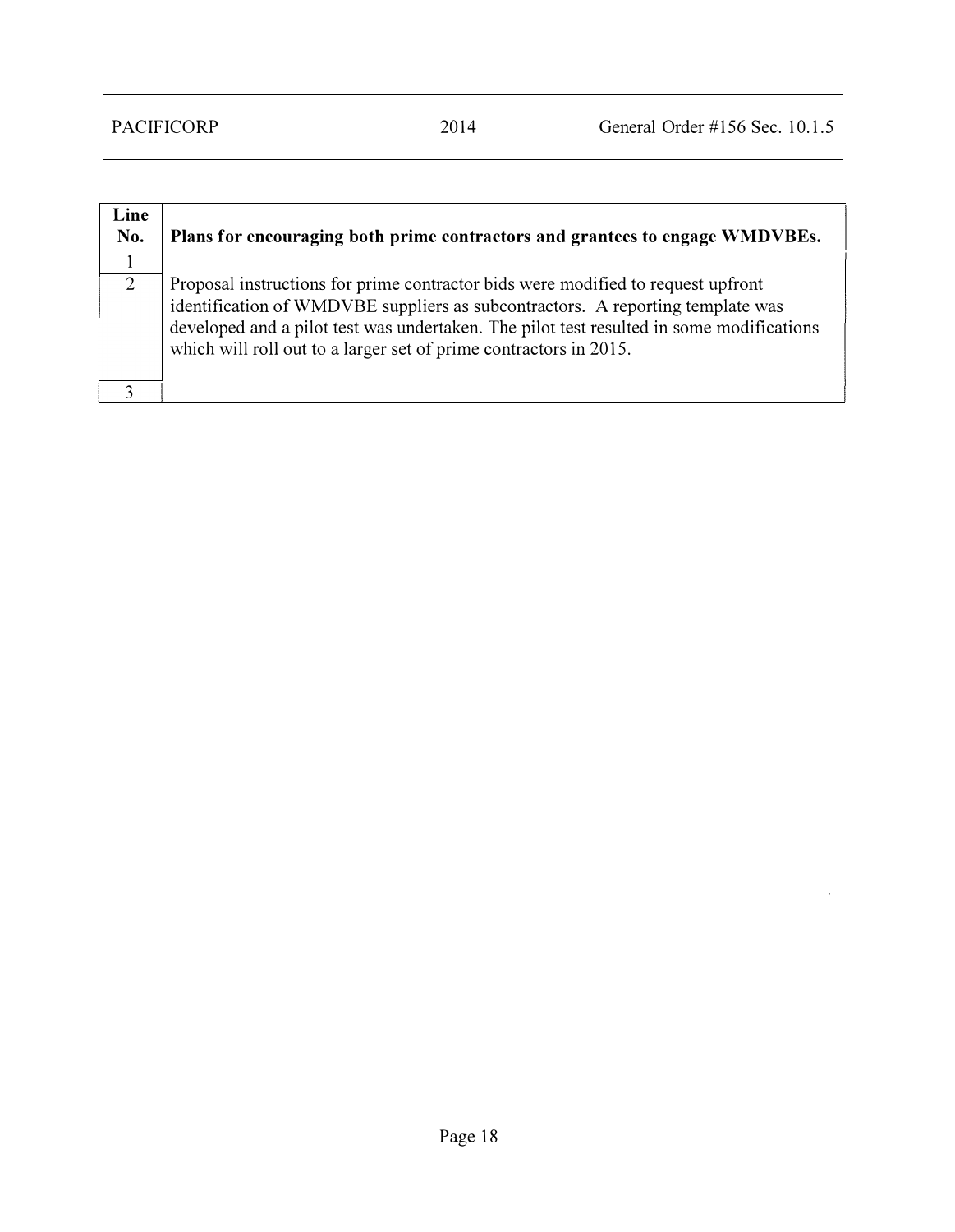| Line<br>No. | Plans for complying with the WMDVBE program guidelines.                                                                                                                                                                                                                                                                                                                                                                                                                                                                                                   |
|-------------|-----------------------------------------------------------------------------------------------------------------------------------------------------------------------------------------------------------------------------------------------------------------------------------------------------------------------------------------------------------------------------------------------------------------------------------------------------------------------------------------------------------------------------------------------------------|
|             |                                                                                                                                                                                                                                                                                                                                                                                                                                                                                                                                                           |
| 2           | See Section 10.1.2 for a description of PacifiCorp's GO-156 program activities planned<br>for 2015. PacifiCorp will consider the recommendations by the Commission's Advisory<br>and Compliance Division for the achievement of maximum results in implementing<br>legislative policy and General Order 156 consistent with the WMDVBE program<br>guidelines.<br>PacifiCorp will also evaluate the final decision issued in R.14-10-009, which will include<br>lesbian, gay, bi-sexual and transgender-owned businesses as part of the supplier diversity |
| 3           | program.                                                                                                                                                                                                                                                                                                                                                                                                                                                                                                                                                  |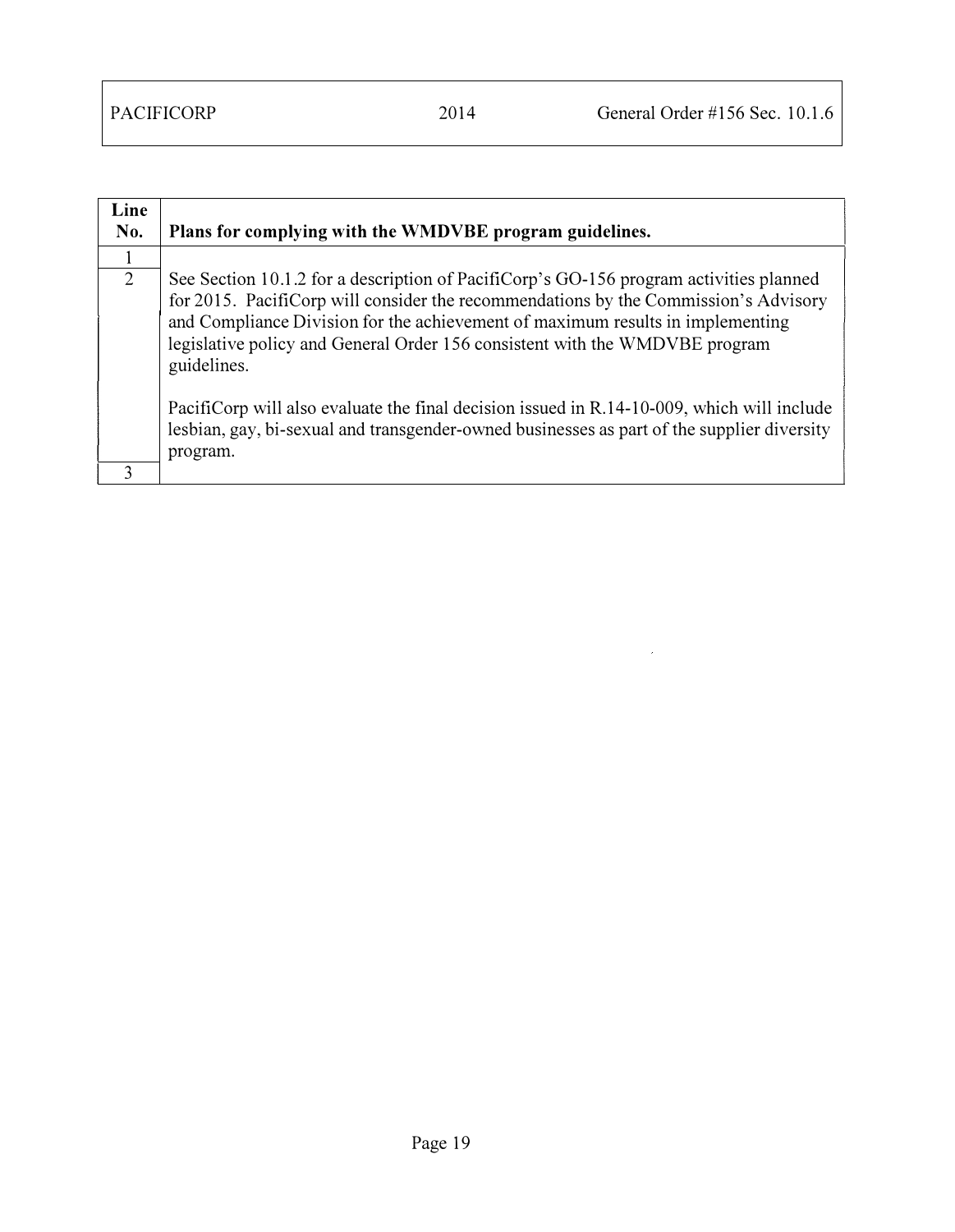Attachment A

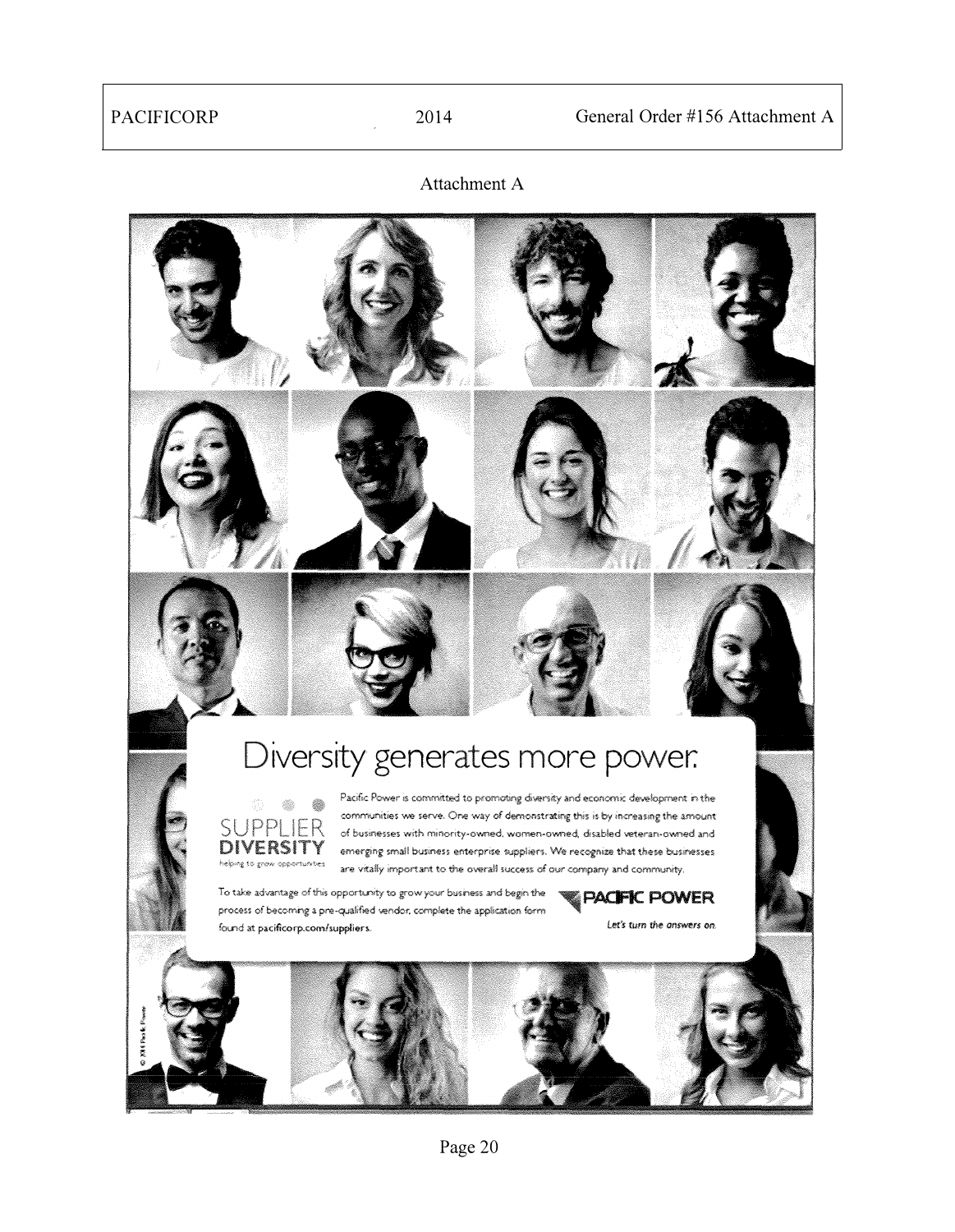

## SUPPI IFR IMERS I helping to grow opportunities

# Diversity generates more power.

PacifiCorp is committed to promoting diversity and economic development in the communities we serve. One way of demonstrating this is by doing an increasing amount of business with minority-owned, womenowned, disabled veteran-owned and emerging small business enterprise (MWDVESB) suppliers. PacifiCorprecognizes that these businesses are witally important to the overall success of our compary and community.

We are committed to fostering an inclusive procurement process that is accessible and fair to all suppliers based on their ability to meet the company's performance, price and quality requirements. Our employees are responsble for identifying, qualifying, selecting and managing the procurement process for goods and services to assure that qualified diverse suppliers. are appropriately included. Our employees are fully committed to our policies and practices relating to the inclusion of diverse suppliers.

We also strongly encourage our prime contractors and major suppliers to support supplier diversity by creating a competitive procurement process that provides opportunities to the greatest extent possible for diverse supplier sub-contractors and businesses.

Excellence in supplier diversity will lead to excellence in supply chain management while providing opportunities for success to a wide and diverse range of businesses in the communities we serve.

Our commitment is to:

- Actively and routinely, seek out qualified minorityowned, women-owned, disabled veteran-owned and small business enterprises that can provide competitive and high-quality commodities and services in a competitive market.
- · Encourage participation and support of supplier diversity by major suppliers to PacifiCorp who are not. minority-owned, women-owned, disabled veteranowned and small business.
- Seek out opportunities to assist in the development and competitiveness of diversity suppliers through instruction, mentoring and other outreach activities.

To take advantage of this opportunity to grow your business and begin the process of becoming a pre-qualified vendor, complete the application form found at pacificorp.com/supplierdiversity. If you have questions, please feel free to email newsupplier@pacificorp.com.



ver | Rocky Mountain Power | PacifiCorp Energy